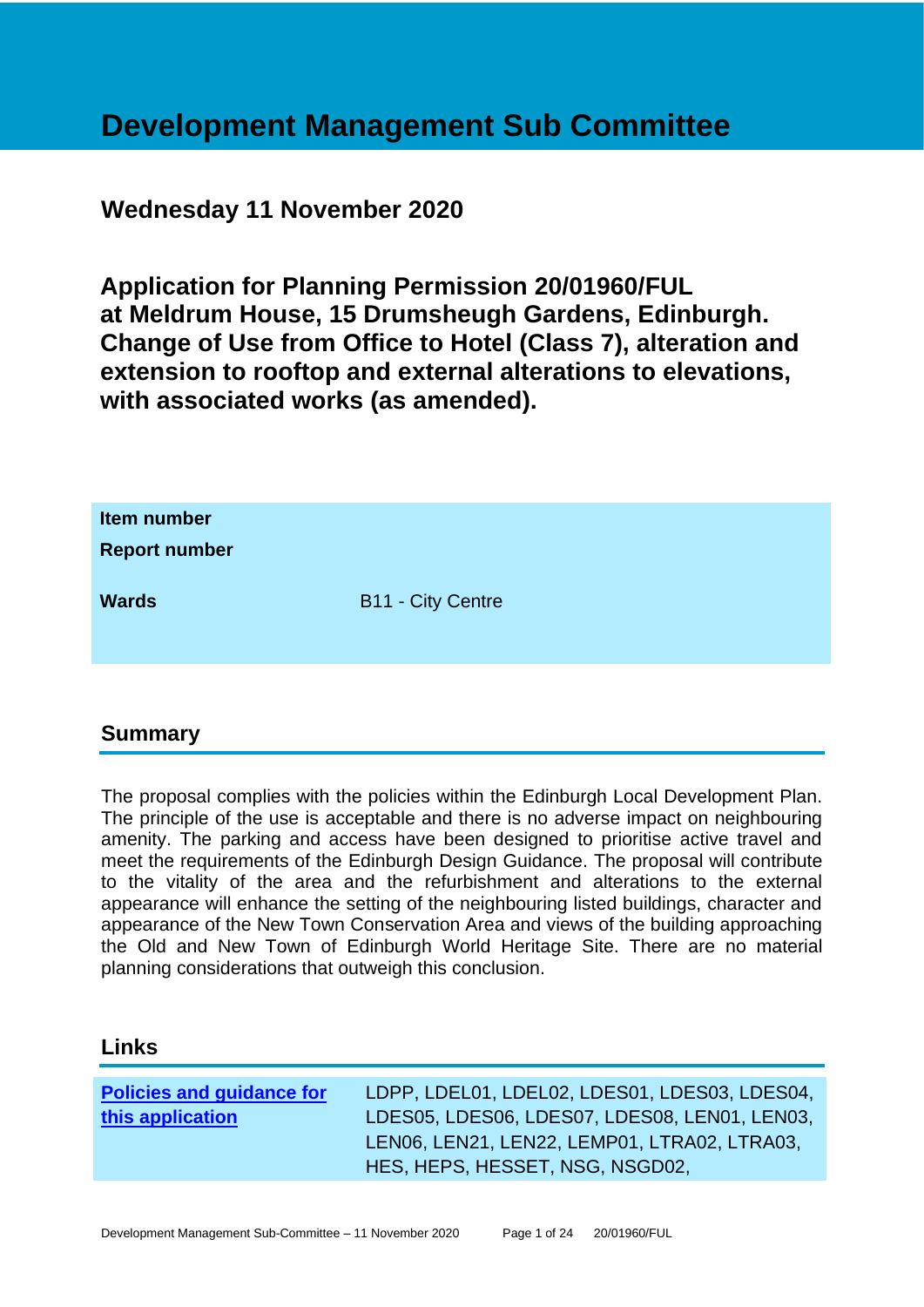# **Report**

**Application for Planning Permission 20/01960/FUL at Meldrum House, 15 Drumsheugh Gardens, Edinburgh Change of Use from Office to Hotel (Class 7), alteration and extension to rooftop and external alterations to elevations, with associated works (as amended).**

# **Recommendations**

**1.1** It is recommended that this application be Granted subject to the details below.

# **Background**

#### **2.1 Site description**

The site relates to the 1950's purpose-built office block on the east end of Drumsheugh Gardens, at the junction with Lynedoch Place. The building is between six and seven storeys' in height and the predominant building material is concrete. The building contrasts with the surrounding sandstone tenements of around four storey's that are typical of the New Town Conservation Area.

The site sits within the area known as the West End of the New Town. To the north of the site is the Dean Bridge, Charlotte Square is to the east and Shandwick Place to the south leading to Haymarket Train Station. The surrounding area is a mixture of residential and commercial uses that include retail and office space.

The site is within the Old and New Towns of Edinburgh World Heritage Site.

This application site is located within the New Town Conservation Area.

#### **2.2 Site History**

There is no relevant planning history for this site.

#### **Main report**

#### **3.1 Description of the Proposal**

The application is for detailed planning permission for the change of use, refurbishment and alteration and extension of the existing Class 4 Office to form a 166-bedroom Class 7 Hotel with associated landscaping and public realm works. The building is to be refurbished utilising the existing concrete frame and re-clad in stone, brick and metal cladding with a zinc roof with grey metal dormers. Stone will be used to Drumsheugh Gardens with brick on the rear elevations. The roof area to Drumsheugh Gardens will be infilled to create a seven-storey building with a slightly sloping roofscape and pop-up dormers to form an articulated roof form.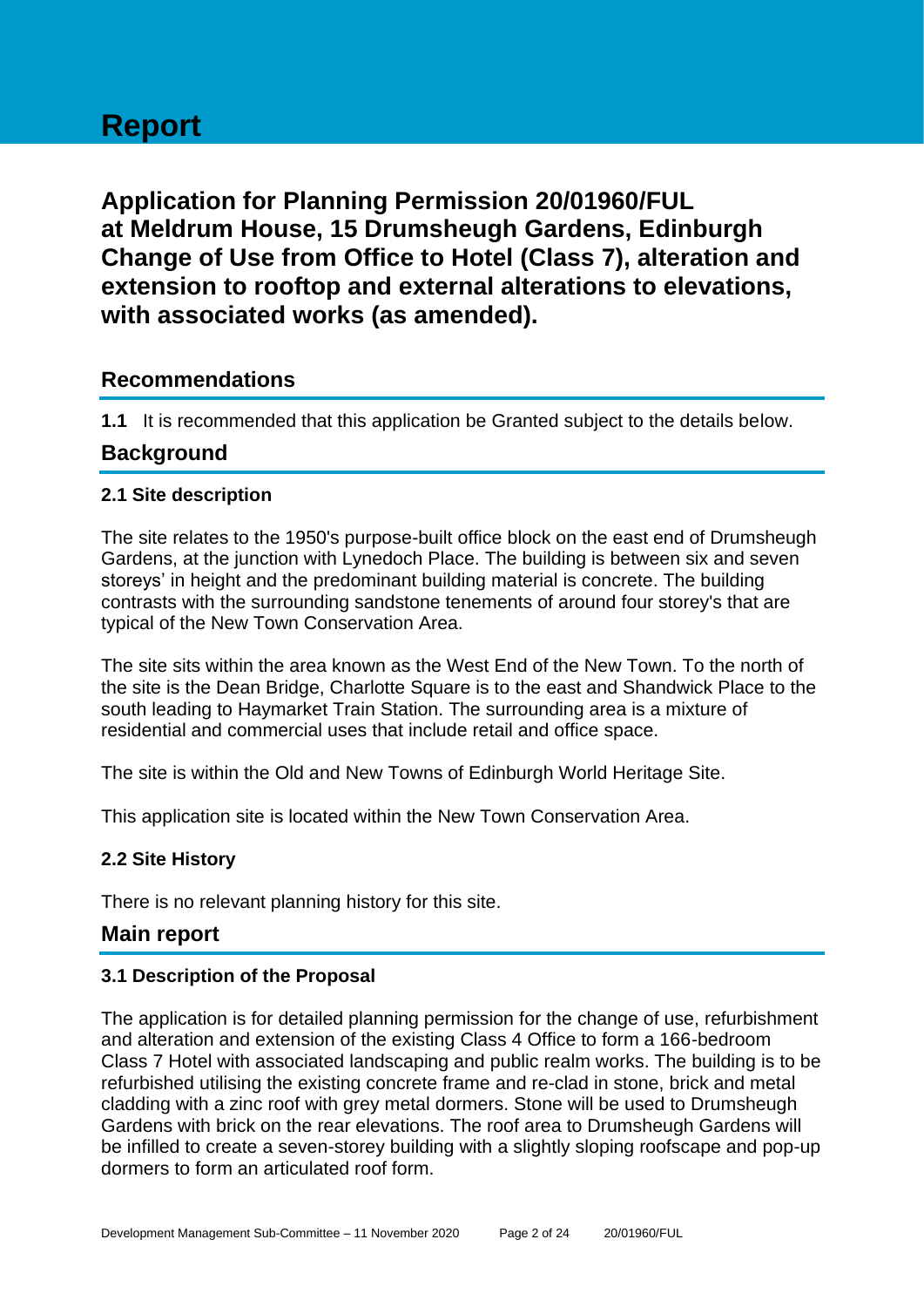The rear car parking courtyards are to be landscaped with two disabled car parking bays with electric charge points accessed from Melville Street Lane. 22 cycle parking spaces are to be incorporated at basement level. A rubble boundary wall is to be formed around the perimeter of the rear courtyards with traditionally styled gates car parking spaces.

#### Scheme 1

Several amendments have been made during the assessment of the proposals. The main changes relate to:

- − The roof material has changed from black metal to zinc with grey metal cladding;
- − The glazing proportions at roof level have been reduced;
- − The roof has been slightly sloped by 3 4 degrees;
- − Rounded corners have been added to the roof and
- − Additional soft landscaping has been added to the west rear courtyard.

#### Supporting Information

The following documents were submitted in support of the application:

- − Daylight and sunlight report;
- − Design and Access Statement;
- − Flood and Drainage Report;
- − Noise Impact Assessment;
- − Planning Statement;
- − Sustainability Statement and
- − Transport Statement.

These documents can all be viewed on the Planning and Building Standards Online **Service** 

#### **3.2 Determining Issues**

Section 25 of the Town and Country Planning (Scotland) Act 1997 states - Where, in making any determination under the planning Acts, regard is to be had to the development plan, the determination shall be made in accordance with the plan unless material considerations indicate otherwise.

Section 59 of the Planning (Listed Buildings and Conservation Areas) (Scotland) Act 1997 states that in considering whether to grant planning permission for development which affects a listed building or its setting, a planning authority shall have special regard to the desirability of preserving the building or its setting or any features of special architectural or historic interest which it possesses.

Section 64 of the Planning (Listed Buildings and Conservation Areas) (Scotland) Act 1997 states - special attention shall be paid to the desirability of preserving or enhancing the character or appearance of the conservation area.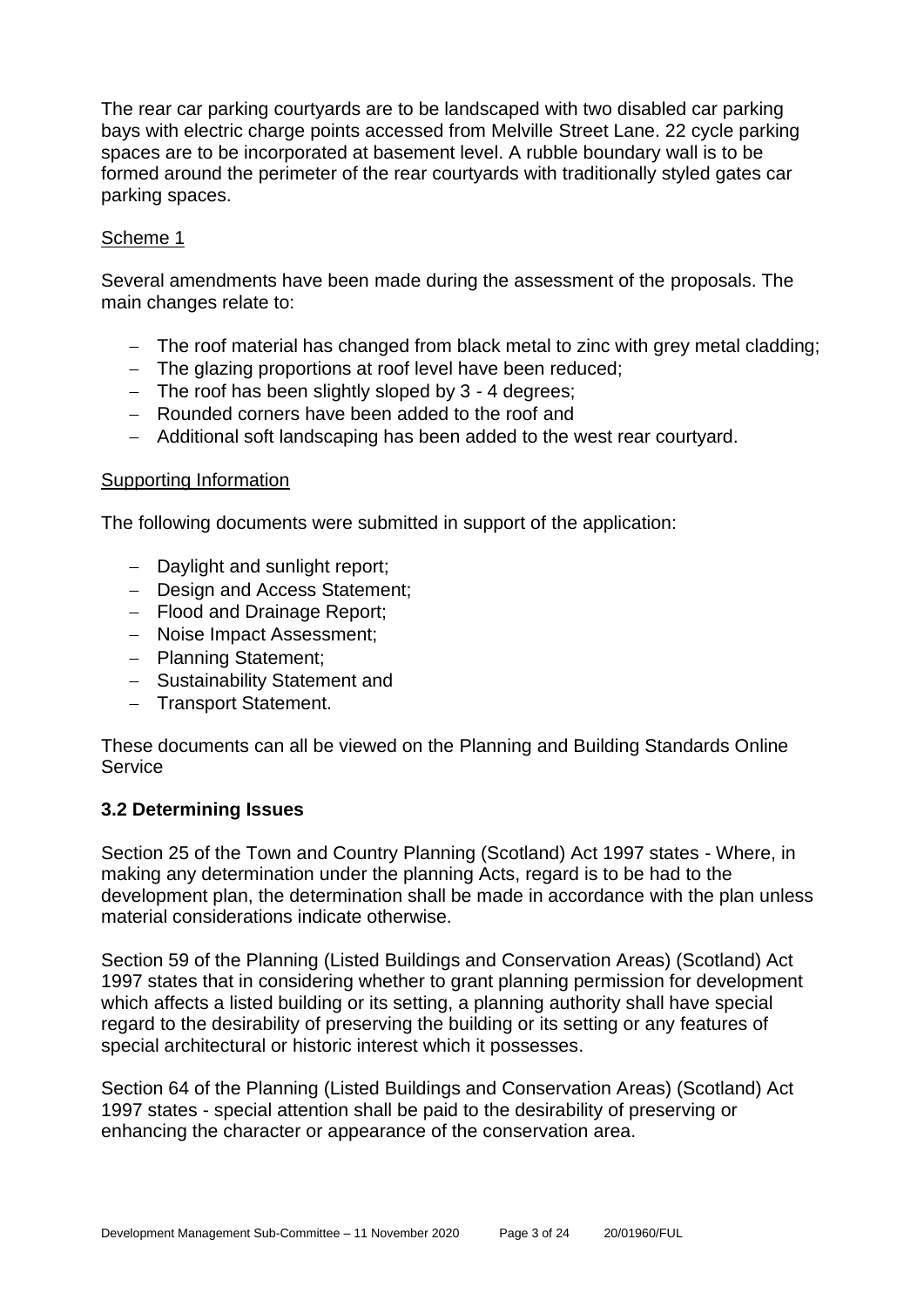Do the proposals comply with the development plan?

If the proposals do comply with the development plan, are there any compelling reasons for not approving them?

If the proposals do not comply with the development plan, are there any compelling reasons for approving them?

#### **3.3 Assessment**

To address these determining issues, the Committee needs to consider whether:

- a) the proposal is acceptable in principle;
- b) the proposals have an adverse impact on the setting of listed buildings, the character and appearance of the conservation area or effect the outstanding universal value of the world heritage site;
- c) the proposed design, scale and layout are acceptable;
- d) the proposal maintains an acceptable level of amenity for existing neighbours;
- e) the transport, access and parking arrangements are acceptable;
- f) the impact on infrastructure is acceptable and
- g) representations raised issues to be addressed.

#### a) Principle of Development

The site is within the City Centre as defined in the Edinburgh Local Development Plan (LDP). Policy Del 2 City Centre supports proposals that retain and enhance its character, attractiveness, vitality and accessibility of the area. Uses should be appropriate to the site, its accessibility and compatible with the character of the surrounding area. Policy Emp 10 Hotel Development supports hotels in the City Centre to maintain city centre diversity and vitality. Hotels are supported within the urban area in areas with access to good public transport.

The proposal is to change the use from a Class 4 Office to form Class 7 Hotel accommodation. The use as a hotel will form part of a diverse mix of uses on the street including commercial and residential uses. The mix of uses on the street, including the proposed hotel will complement a wider mix of uses within the City Centre. Whilst a shortage of office space has been identified through the Commercial Needs Study (2018), the current LDP does not afford protection against the loss of existing office space. The proposed new use has the potential to enhance the vitality of the area and support the visitor economy. Tourism is a key sector of the city's economy and this proposal will support the provision of high-quality accommodation. Therefore, the proposal is compatible with policies Del 2 and Emp 10 and the use is acceptable, subject to compliance with other LDP policies.

#### b) Built Heritage

Section 59 of the Planning (Listed Buildings and Conservation Areas) (Scotland) Act 1997 require proposals to have special regard to the desirability of preserving the character of these buildings or their settings, or any features of special architectural or historic interest which they possess. Section 64 of the Planning (Listed Buildings and Conservation Areas) (Scotland) Act 1997 states that special attention shall be paid to the desirability of preserving or enhancing the character and appearance of that area.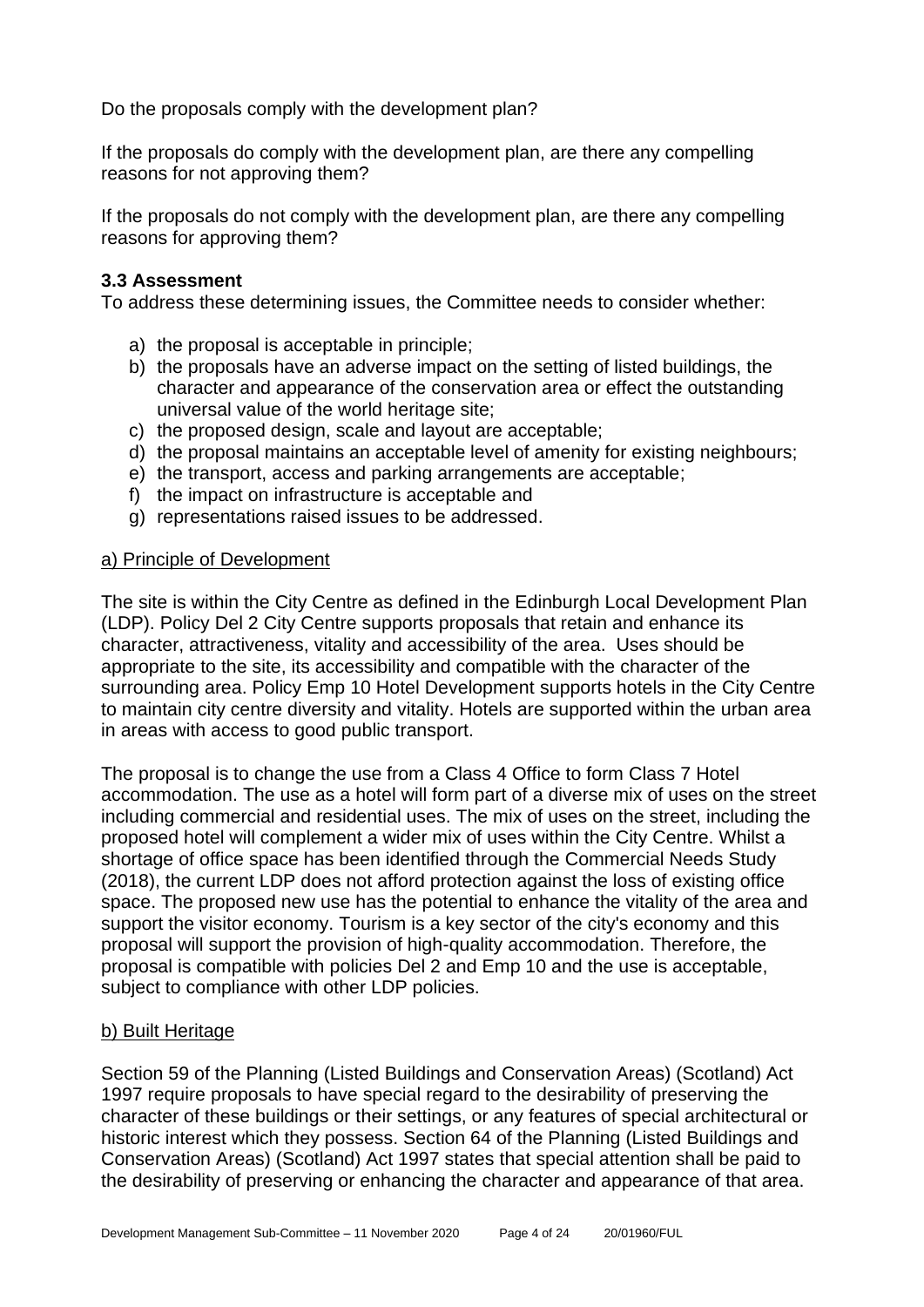LDP Policy Env 1 World Heritage Sites requires development to respect and protect the outstanding universal values of the World Heritage Site and its setting. LDP Policy Env 3 Listed Buildings - Setting permits development if not detrimental to the architectural character, appearance or historic interest of the building or its settings. LDP Policy Env 6 Conservation Areas - Development supports development which preserves or enhances the special character or appearance of the conservation area and demonstrates a high standard of design utilising appropriate materials for the historic environment.

#### **Listed Buildings**

The site sits between the B listed tenements at 1 - 14 Drumsheugh Gardens, 10 - 13 Drumsheugh Street and the B listed Police Call Box sits in front of the building. 1 - 14 Drumsheugh Gardens is a four storey, 2 bay unified townhouse façade with main-door and common stair flats behind with entrance plats oversailing basement. 1 - 13 Drumsheugh Place is a four storey Italianate tenement with commercial units at ground floor. The tenements are characterised by their stone façades and slate roofs and classical architecture. The B listed police box sits to the west of Meldrum House within the street and designed specifically to complement the classical architecture of Edinburgh.

The existing building takes little reference from its context. The predominant building material being concrete, and no reference is given to its relationship with the setting of the neighbouring listed buildings and the characteristics of the classical architecture of the New Town. The re-cladding of the façade, alterations to the fenestration and addition of a well-articulated roofscape address these shortcomings while working with the constraint of the existing building frame. The proposal draws upon the material palate of the neighbouring properties with the extensive sandstone cladding to Drumsheugh Gardens and the use of zinc to the roof to complement the neighbouring slate. Sandstone panels to the upper levels give a solidity to the building to match the neighbouring buildings and the floor to ceiling levels reference the neighbouring properties. The changes will develop a positive relationship with its neighbours and enhance the setting of the listed buildings.

#### **Conservation Area**

The New Town Conservation Area Character Appraisal states that the area is typified by the formal plan layout, spacious stone-built terraces, broad streets and an overall classical elegance. The buildings are of a generally consistent three storey and basement scale, with some four-storey corner and central pavilions.

The existing Meldrum House is one of a few modern buildings placed within this well preserved, distinct architectural area and part of the New Town Conservation Area. The proposed replacement of the existing façade, architectural language and materiality sits comfortably within the New Town Conservation area. The design feature dormers pick up on the heavily articulated roofscape of the surrounding area. The material palate includes sandstone to Drumsheugh Gardens with solid to void ratios replicating a similar pattern to the neighbouring properties and blends the building in with the wider townscape. To the rear the existing surface car parking will be removed and landscaped areas with a traditional boundary treatment to the lane.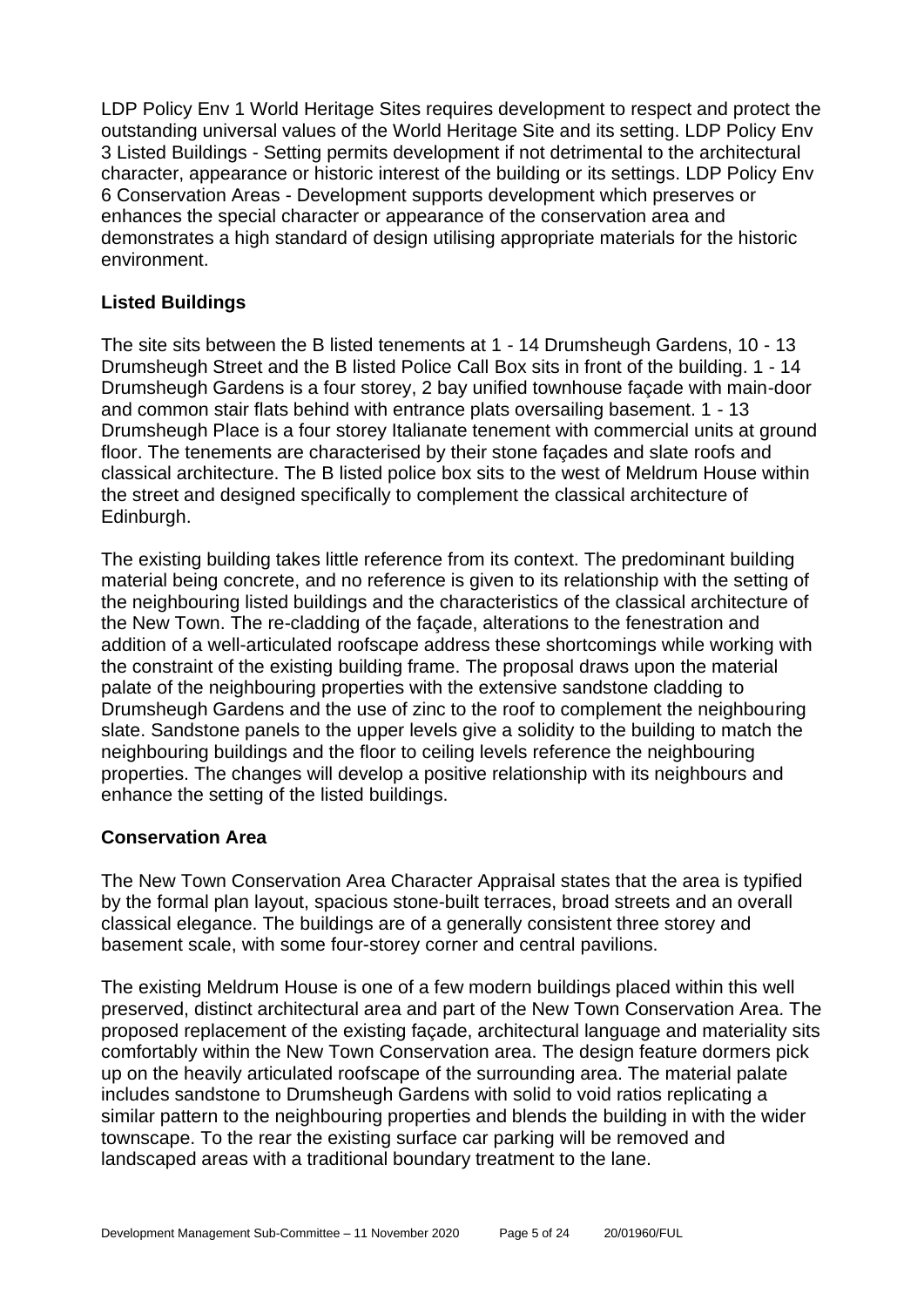The refurbishment and alterations to the roofscape demonstrate a high standard of design and utilise appropriate materials within the historic environment. Whilst it would be desirable for a new proposal to sit at a similar height to its neighbours a substantial reduction in height is unlikely to be achieved without the wholesale clearance of the site.

The proposed refurbishment of the existing building will reinvigorate this modernist block and integrate the building within its surroundings. The changes will enhance the buildings relationship with the street and appearance in local views. The reinstatement of traditional boundary treatments along the lane will enhance the character of the lane and views from Drumsheugh Gardens. The character of the area is formed of a mix of uses and the change of use from office to hotel will maintain an appropriate mix and have a neutral impact on the mixed use character of the area. Overall, the changes will enhance the appearance of the New Town Conservation Area.

#### **World Heritage Site**

The site sits within the Old and New Towns of Edinburgh World Heritage Site and prominent within an important gateway to the site and key view from the Dean Bridge. Edinburgh World Heritage have been consulted and consider the proposal to have a harmful impact on the Outstanding Universal Value of the World Heritage Site as the building will become more visually prominent. The existing building sits quietly within the view but contrasts with the prevailing building materials, heights and articulated roofscape. The proposed changes present an opportunity to enhance the gateway from the negative impact of the current building. The design and use of traditional materials will relate to the existing sandstone character of other buildings within the view. The material of the roof and articulation of the roof planes and dormers work sensitively with other roofs. The introduction of an articulated roof form is a positive contribution to the wider roofscape. The existing building is and the proposed scheme will be prominent with the key view to the site. However, the proposed changes have responded sensitively to its surroundings and enhance the key approach to the World Heritage Site, integrating a contemporary refurbishment sensitively within its historic surroundings.

With reference to Sections 59 and 64 of the Planning (Listed Buildings and Conservation Areas) (Scotland) Act 1997 the proposals preserve the character and setting of the listed buildings and the character or appearance of the New Town Conservation Area. The proposal complies with LDP Polices Env 1, Env 3 and Env 6.

#### c) Design, Scale and Layout

LDP Policy Des 1 Design Quality and Context supports development that will contribute towards the sense of place and draws upon the positive characteristics of the surrounding area. LDP Policy Des 3 Development Design - Incorporating and Enhancing Existing and Potential Features supports the retention of existing characteristics and features worthy of retention and LDP Policy Des 4 Development Design - Impact on Setting supports development that has a positive impact on its surroundings regarding height, scale, form and materials.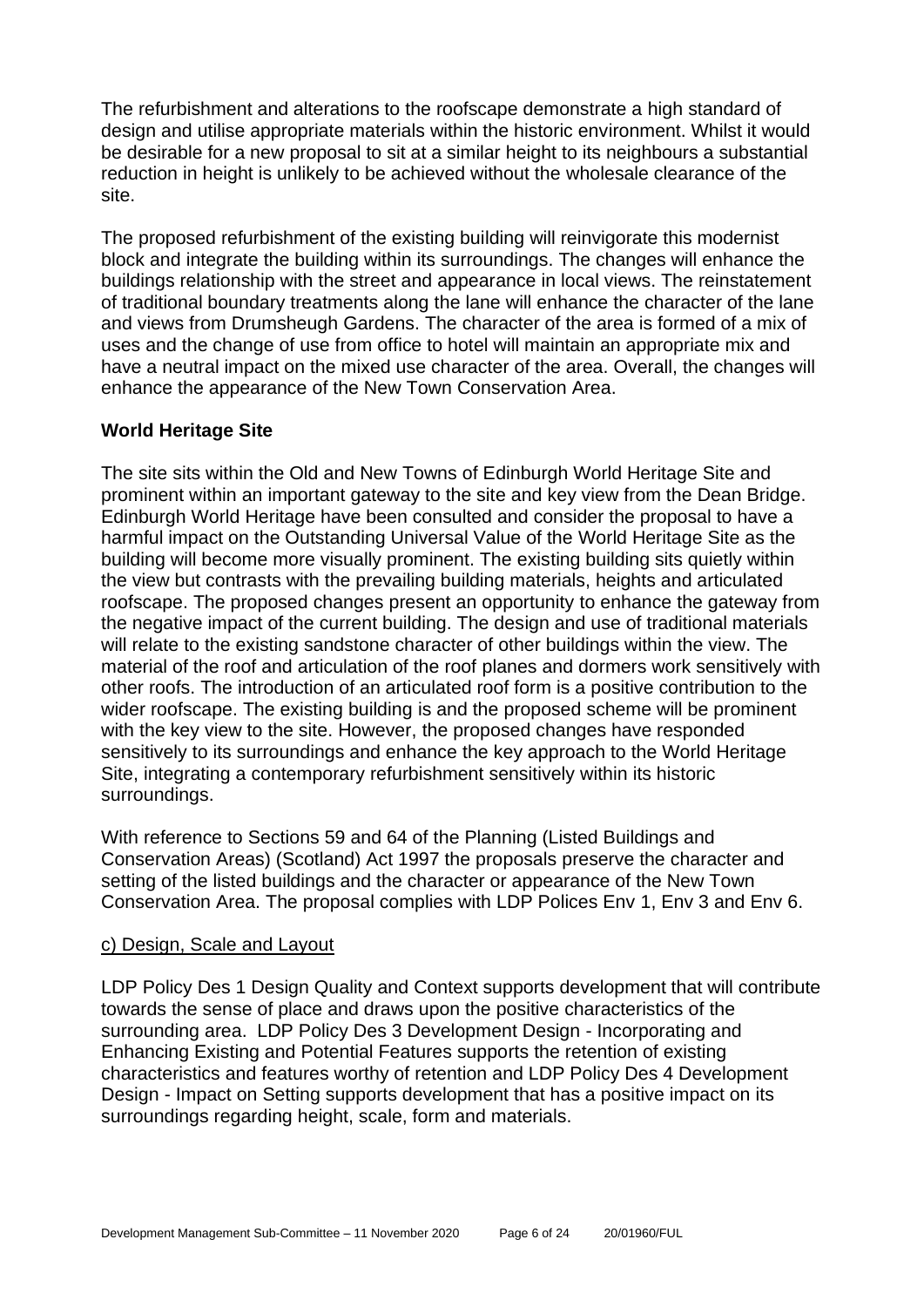Des 7 - Layout Design and Des 8 Public Realm and Landscape Design of the LDP support schemes with a comprehensively designed layout and demonstrate an integrated approach to the layout of buildings, streets and footpaths. Layouts should incorporate and enhance existing features contributing towards a sense of place.

#### **Layout**

The layout of the building will utilise the existing building footprint with entrance to the building taken from Drumsheugh Gardens and a rear entrance accessible from Melville Street Lane. The main changes to the external layout relate to the rear east and west surface car park court yards. The west courtyard is to be reconfigured to provide soft landscaping and pedestrian access point to the lane. The existing surface car parking within the east courtvard will be reduced to two electric charge parking points and refuse storage with some soft landscaping. Overall, the changes to the layout are an enhancement of the existing layout increasing soft landscaping on the site and reducing the area dedicated to surface car parking. The changes have been well considered and form an improved layout to the site and enhance the lane environment.

#### **Height, Scale and Massing**

The area is characterised by typical Georgian four storey sandstone tenements with two storey bay window patterns. The buildings are set slightly back from the street with decorative black railings providing a traditional boundary treatment with stair plat entrance. The existing building does not reflect the character of the of the street and wider New Town and sits above the prevailing building height of the street. The existing building is seven storeys to Drumsheugh Gardens and steps back to eight to the rear with smaller floor to ceiling heights than traditional tenements.

The proposal will result in a modest increase to the overall height of the building. To create a more efficient layout, the roof area currently occupied by plant has been infilled at the top floor which will bring the north elevation of the building to the same height as the south extension. The comprehensive change to the roof design and form will create an enhance articulated roofscape to the building. Whilst, the building may appear higher in long views, the overall changes to the height are modest and the benefits of the overall change in materials and form ameliorate issues regarding the height. The current roof level is prominent within key views of the site and cluttered with unattractive plant. This proposal will have a similar height but will make a more positive contribution by incorporating an attractive design that references the wider context in its design.

The change in material from sandstone to metal cladding between levels 05 and 06 occurs at a point which responds to the height of the eaves level to adjacent townhouses. The dark grey cladding with dormers provides a roof top concept and as seen from the proposed CGI's, allows the development to blend into the roofscape. The applicant has submitted views that demonstrate that whilst the proposed development will be slightly more prominent within the key view from the Dean Bridge, the proposal will form an attractive visual element within the view and substantially improve upon the rooftop plant currently visible. Accordingly, the change in height to accommodate an attractive roofscape containing additional accommodation is acceptable.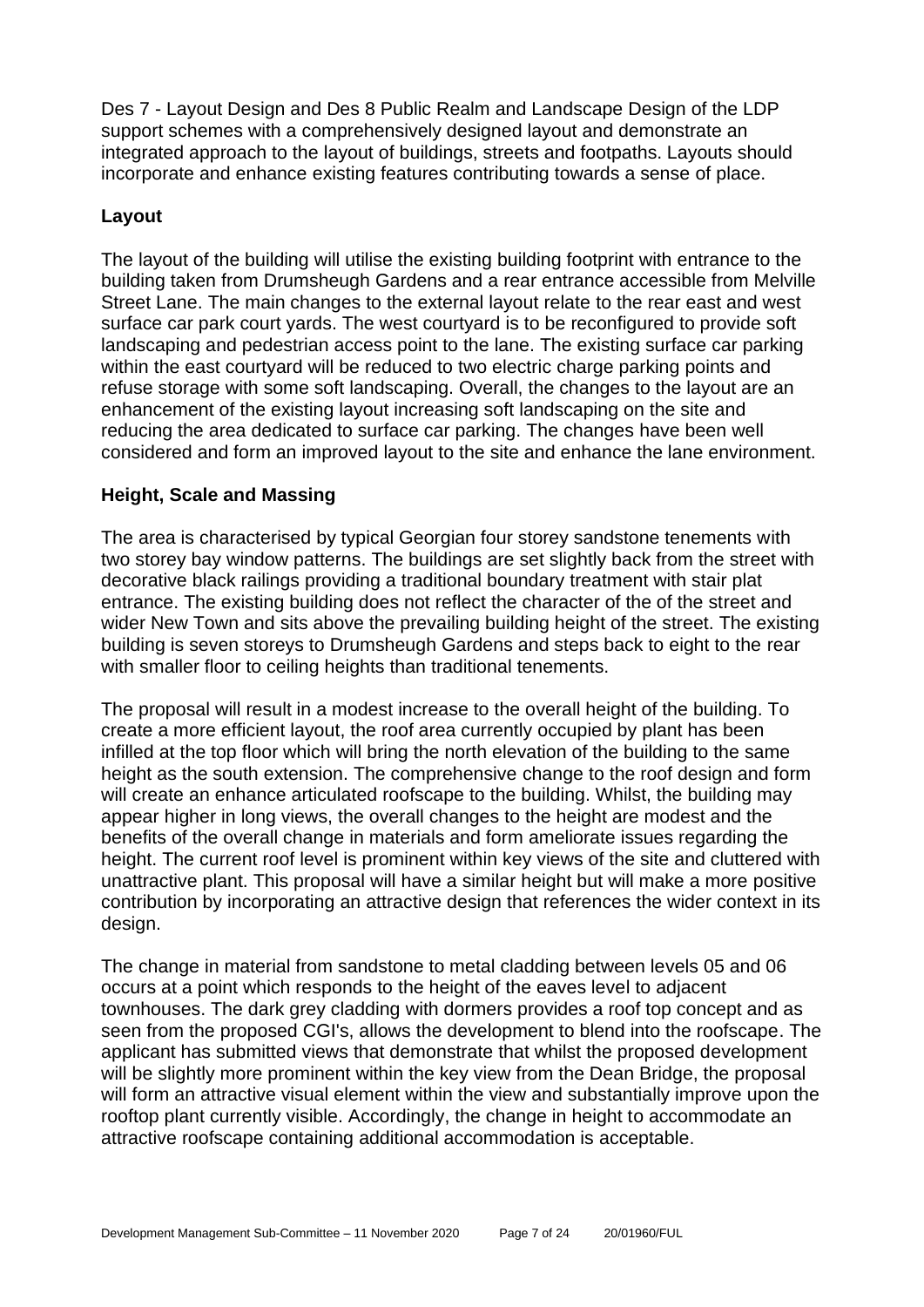#### **Design and Materials**

The design strategy for the development is to convert the building through replacing the existing façade and providing a modern aesthetic which, through the architectural language and materiality, will allow it to sit comfortably with the Edinburgh's New Town. The building will be stripped and re-clad in stone, brick and metal cladding. The upper level will be extended to the north side, to match the roof level of the south extension, lending a more harmonious roof-scape to the building. The architectural approach is for a simple, elegant facade that emulates the rhythms and patterns of the neighbouring west-end buildings.

The design approach to materiality is to provide a sandstone frame to Drumsheugh Gardens with the Sandstone returning to Melville Street Lane. The structural bays reflect the existing structure retained and the repetition and strong rhythm of bay windows down the street. The sandstone panels to the upper levels give a solidity to the building to match the neighbouring buildings and is evident on the view from Dean Bridge. The infill metal panels to the ground and first floor give a modern aesthetic to the building plus the areas of glazing to guest lounge area provides an element of activation to street level. A dark brick has been proposed to the courtyard elevations to the rear. Within the new town dressed stone is evident to the primary façades with coursed rubble to the rear. This response is reflected in a modern interpretation using the grey brick. To the roof, zinc cladding has been used to respond to the traditional slate roofs with dark grey metal dormers. Overall, the proposal is a well-executed design concept with enhances the townscape and complies with policies Des 1, Des 3, Des 4, Des 7 and Des 8 of the LDP.

#### d) Amenity

Policy Des 5 Development Design - Amenity of the LDP supports development where it can be demonstrated that neighbours and future occupiers will have an acceptable level of amenity in relation to noise, daylight, sunlight, privacy and outlook. The Edinburgh Design Guidance sets out standards for protecting residential amenity and how it will be assessed.

The applicant has demonstrated that there will not be a detrimental impact on the level of daylighting to the neighbouring properties. The neighbouring windows were assessed by Vertical Sky Component (VSC) and Average Daylight Factor (ADF) and adequate daylight was maintained to all properties that currently meet the standard. A Noise Impact Assessment has been undertaken with recommendations to the maintain reasonable noise levels and its recommendations are subject to a condition. The building footprint is unchanged and therefore, there will no loss of privacy to the neighbouring properties. Therefore, adequate amenity will be maintained to the neighbouring properties and complies with policy Des 5 of the LDP.

#### e) Transport

The scheme has been assessed against policies Tra 2 Private Car Parking and Tra 3 Private Cycle Parking. Any parking provision should comply with the standards set out in the Edinburgh Design Guidance and incorporated within the scheme.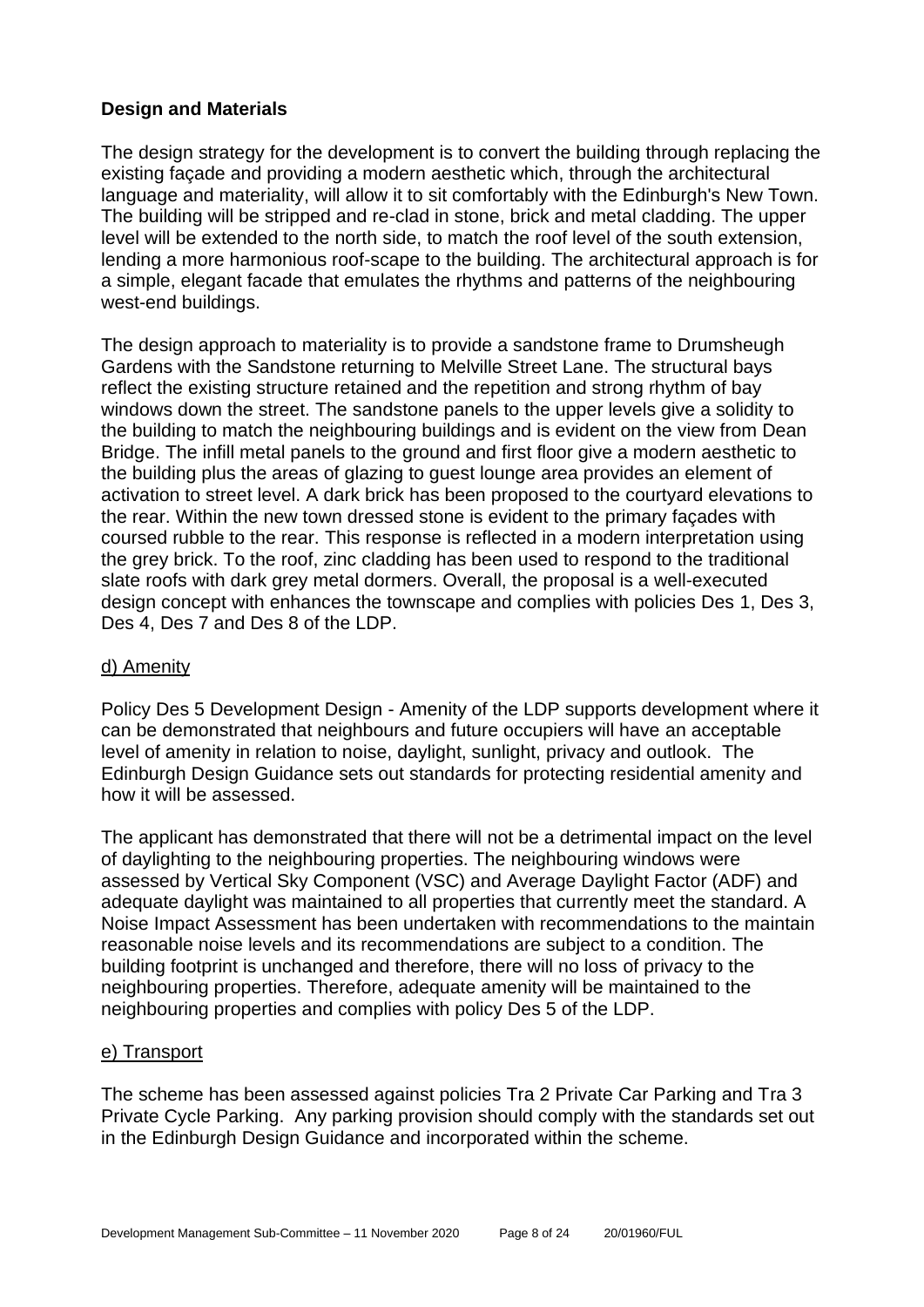The existing office has fourteen formal parking spaces to the rear of the building accessed from Melville Street Lane. As part of the refurbishment of the hotel the existing car parking spaces will be landscaped and the car parking will be reduced to two disabled car parking spaces with electric charge points. The spaces will be accessible from Melville Street lane and result in a net reduction in twelve car parking spaces on the site. The Edinburgh Design Guidance has no minimum level of car parking provision on site and therefore, the loss of twelve spaces is acceptable and a positive contribution to prioritising active travel to this site. Twenty two cycle parking spaces will be provided and exceeds the requirements of the Edinburgh Design Guidance. These will be provided in the 'Sheffield' stands in a secure room at basement level. A continuous footway will be delivered on the existing Melville Street Lane/Drumheugh Gardens access junction for pedestrian priority. The Roads Authority was consulted and raised no objections and the proposals comply with policies Tra 2 and Tra 3.

#### f) Infrastructure

LDP Policy Del 1 requires contributions to the provision of infrastructure to mitigate the impact of development. The Action Programme and Developer Contributions and Infrastructure Delivery Supplementary Guidance sets out contributions required towards the provision of infrastructure.

The site is within 250m - 500m of tram line 1 and therefore, within the zone 2 contribution zone as defined in the Developer Contributions and Infrastructure Developer Delivery Supplementary Guidance. The applicant is required to contribute the net sum of £4,914 and will be subject to a legal agreement. The scheme complies with policy Del 1 subject to a suitable legal agreement to secure this contribution. The developer has agreed to pay these monies in advance of the commencement of development. It is appropriate to secure this sum of money through a S69 agreement, in advance of consent being released.

#### g) Other Issues

#### **Sustainability**

Policy Des 6 Sustainable Buildings supports proposals where environmental resource use and impact has been reduced. The refurbishment of the existing building is the most sustainable approach to redeveloping the site. Utilising the existing frame and materials on the site represents a sustainable approach to the development of this site. Therefore, the policy complies with LDP policy Des 6.

#### **Waste**

Refuse and recycling bins are located within an external bin store adjacent to the upper courtyard area. This is accessed from Melville Street Lane. Transport have been consulted and do not object to the servicing strategy.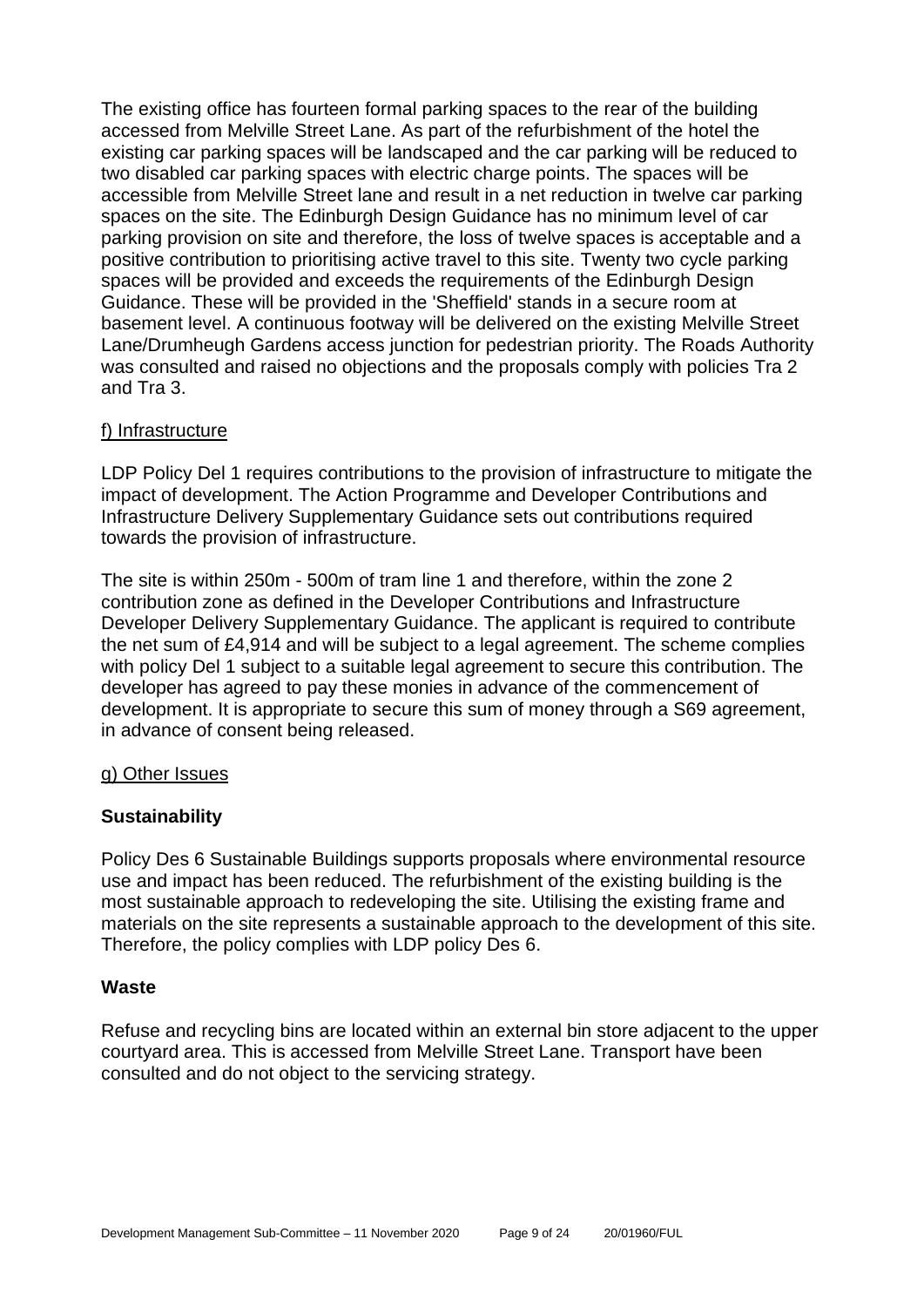#### h) Public Comments

Comments on scheme are as follows:

#### **Material Comments - Objections**

- − Proposed use; this is addressed in section 3.3 a)
- − Setting of the listed buildings; this is addressed in section 3.3 b)
- − Character and appearance of the conservation area; this is addressed in section 3.3 b)
- − Outstanding universal value of the World Heritage Site; this is addressed in section 3.3 b)
- − Height; this is addressed in section 3.3 c)
- − Design; this is addressed in section 3.3 c)
- − Materials; this is addressed in section 3.3 c)
- − Noise; this is addressed in section 3.4. d)
- − Amenity; this is addressed in section 3.3 d)
- − Daylight, sunlight and overshadowing; this is addressed in section 3.3 d)
- − Privacy; this addressed in section 3.3 d)
- − Transport; this is addressed in section 3.3 e)
- − Waste; this is address in section 3.3 h)

#### **Non-Material Comments**

- − Fire regulations; building standards issue.
- − Structural integrity; building standards issue.

#### **Community Council**

The New Town Community Council were consulted and supported the application based on the following grounds:

- − Use; this is addressed in section 3.3 a)
- − Design; this is addressed in section 3.3 c)
- − Materials; this is addressed in section 3.3 c)
- − Landscaping; this is addressed in section 3.3 c) and
- − Sustainability; this is addressed in section 3.3 h)

#### **Conclusion**

The proposal complies with the policies within the Edinburgh Local Development Plan. The principle of the use is acceptable and there is no adverse impact on neighbouring amenity. The parking and access have been designed to prioritise active travel and meet the requirements of the Edinburgh Design Guidance. The proposal will contribute to the vitality of the area and the refurbishment and alterations to the external appearance will enhance the setting of the neighbouring listed buildings, character and appearance of the New Town Conservation Area and views of the building approaching the Old and New Town of Edinburgh World Heritage Site. There are no material planning considerations that outweigh this conclusion.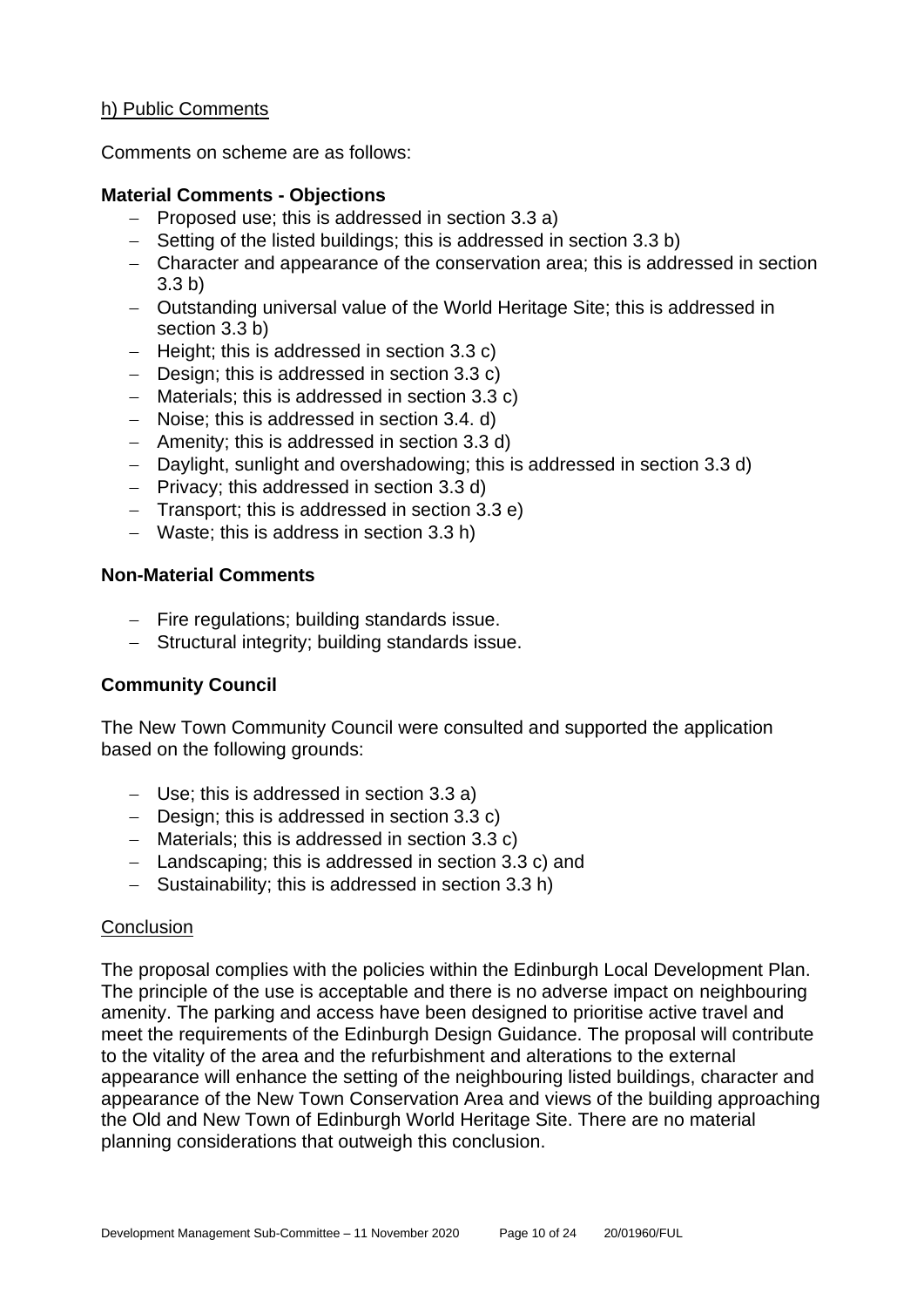It is recommended that this application be Granted subject to the details below.

#### **3.4 Conditions/reasons/informatives**

#### **Conditions:-**

- 1. A detailed specification, including trade names where appropriate, of all the proposed external materials shall be submitted to and approved in writing by the Planning Authority before work is commenced on site; Note: samples of the materials may be required.
- 2. The development shall be completed in accordance with the acoustic requirements specified in the noise impact assessment (Sandy Brown Technical Report No. 19199-R01-F, dated 7th May 2020), should be installed prior to start of operations and are specified below:

The building services plant contained in the plantroom should be designed to not exceed a Noise Rating of NR 45, when measured at 3 m externally from ventilation routes to the plant room (i.e. from atmospheric louvres, flues, exhausts, etc.).

The substation should not exceed a Noise Rating of NR 45 at 3 m distance externally.

The condenser units should not exceed a Noise Rating of NR 66 dB (\_\$3LAeq 71 dB), when measured at 1 m from each unit. This is based on 16 condenser units being installed on the roof.

- 3. Details of traditionally styled gates to be installed along Melville Street Lane to screen the proposed car parking spaces are to be submitted and approved by the planning authority. The approved gates shall be installed and operational prior to the operation of the hotel.
- 4. The applicant is to deliver a continuous footway on the existing Melville Street Lane/Drumsheugh Gardens access junction for pedestrian priority to be installed prior to operation of the hotel.

#### **Reasons**: -

- 1. In order to enable the planning authority to consider this/these matter/s in detail.
- 2. In order to safeguard the amenity of neighbouring residents and other occupiers.
- 3. In order to safeguard the character of the conservation area.
- 4. To prioritise pedestrian movement.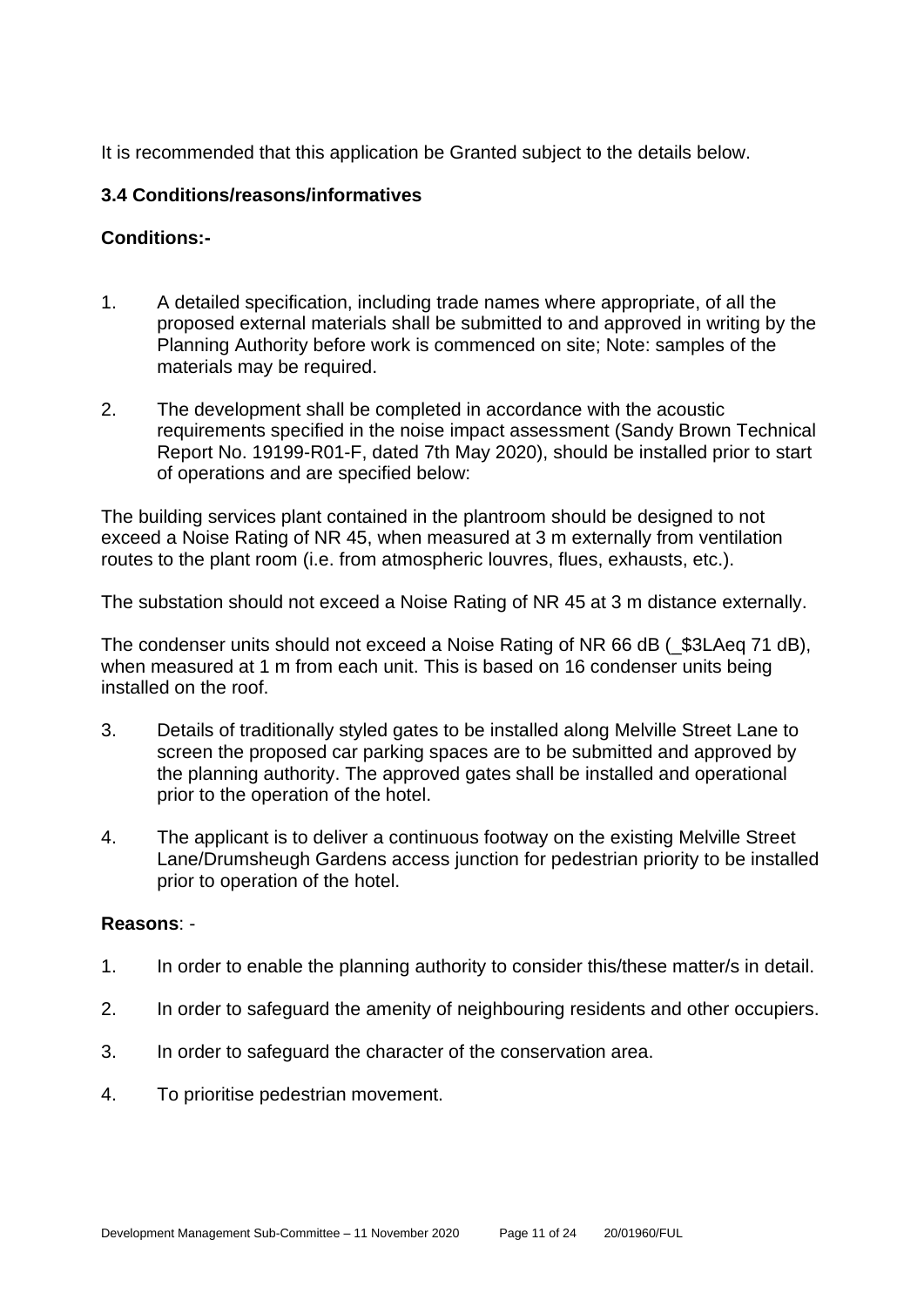#### **Informatives**

It should be noted that:

- 1. The development hereby permitted shall be commenced no later than the expiration of three years from the date of this consent.
- 2. No development shall take place on the site until a 'Notice of Initiation of Development' has been submitted to the Council stating the intended date on which the development is to commence. Failure to do so constitutes a breach of planning control, under Section 123(1) of the Town and Country Planning (Scotland) Act 1997.
- 3. As soon as practicable upon the completion of the development of the site, as authorised in the associated grant of permission, a 'Notice of Completion of Development' must be given, in writing to the Council.
- 4. Consent shall not be issued until a S69 legal agreement, including those requiring a financial contribution payable to the City of Edinburgh Council, has been concluded in relation all of those matters identified in the proposed Heads of Terms.

These matters are:

#### **Transport**

The applicant will be required to contribute the net sum of £4,914 (based on proposed 166 bed hotel and existing 5,884sqm office in Zone 2) to the Edinburgh Tram in line with the approved Tram Line Developer Contributions report.

The legal agreement should be concluded within 6 months of the date of this notice. If not concluded within that 6-month period, a report will be put to committee with a likely recommendation that the application be refused.

# **Financial impact**

#### **4.1 The financial impact has been assessed as follows:**

The application is subject to a legal agreement for developer contributions.

#### **Risk, Policy, compliance and governance impact**

**5.1** Provided planning applications are determined in accordance with statutory legislation, the level of risk is low.

#### **Equalities impact**

#### **6.1 The equalities impact has been assessed as follows:**

The application has been considered and has no impact in terms of equalities or human rights.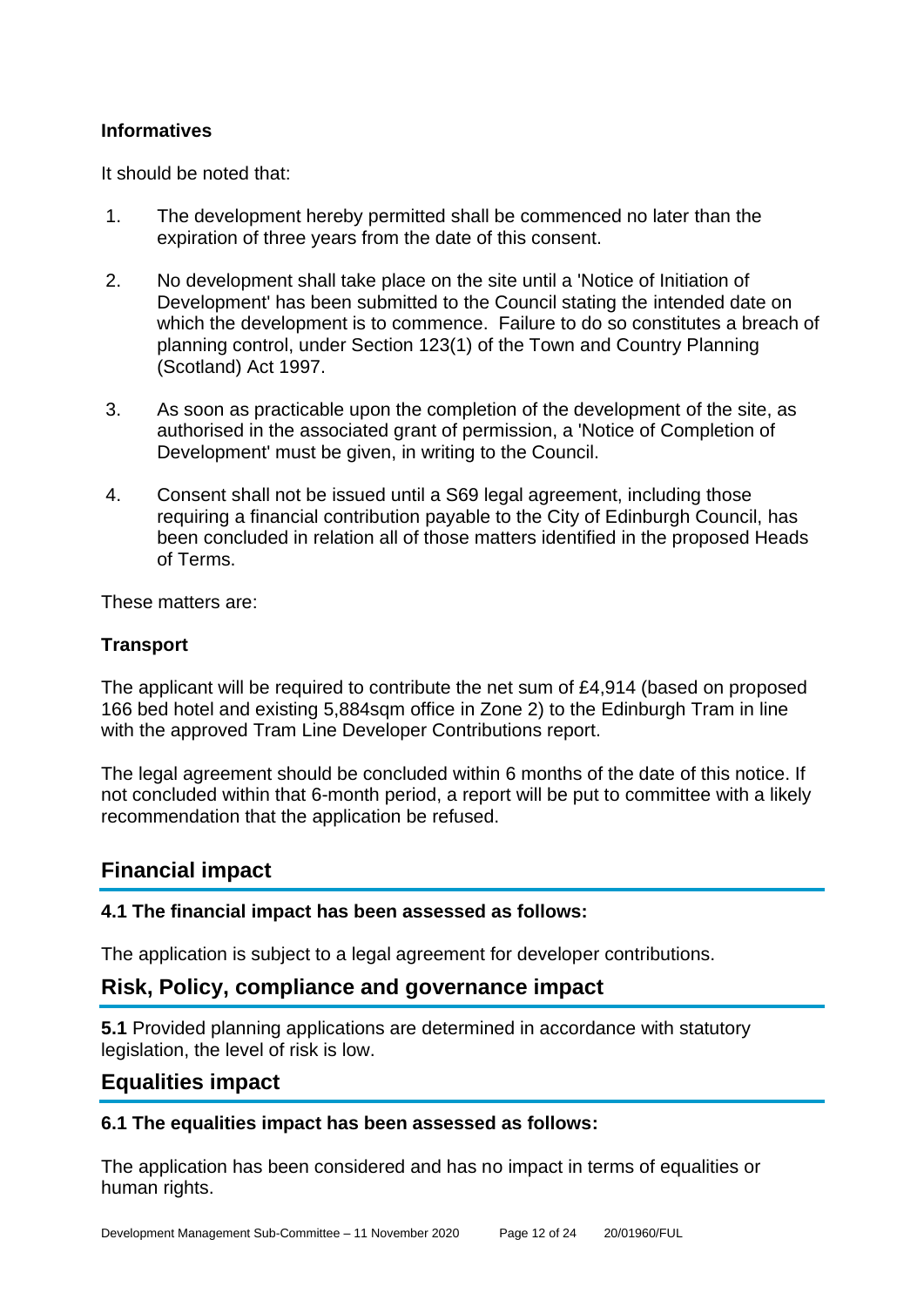# **Sustainability impact**

#### **7.1 The sustainability impact has been assessed as follows:**

This application meets the sustainability requirements of the Edinburgh Design Guidance.

## **Consultation and engagement**

#### **8.1 Pre-Application Process**

Pre-application discussions took place on this application.

#### **8.2 Publicity summary of representations and Community Council comments**

The application was publicised on the weekly list of applications on 18 May 2020. Neighbours were notified of the application on 13 May 2020 and 21 days were allowed for comments. The proposals that formed Scheme 1 received 21 objections three supporting comments and one general comment.

A full assessment of the representations can be found in the main report in the Assessment section.

## **Background reading/external references**

- To view details of the application, go to
- Planning and Building [Standards online services](https://citydev-portal.edinburgh.gov.uk/idoxpa-web/search.do?action=simple&searchType=Application)
- [Planning guidelines](http://www.edinburgh.gov.uk/planningguidelines)
- [Conservation Area Character Appraisals](http://www.edinburgh.gov.uk/characterappraisals)
- [Edinburgh Local Development Plan](http://www.edinburgh.gov.uk/localdevelopmentplan)
- **[Scottish Planning Policy](http://www.scotland.gov.uk/Topics/Built-Environment/planning/Policy)**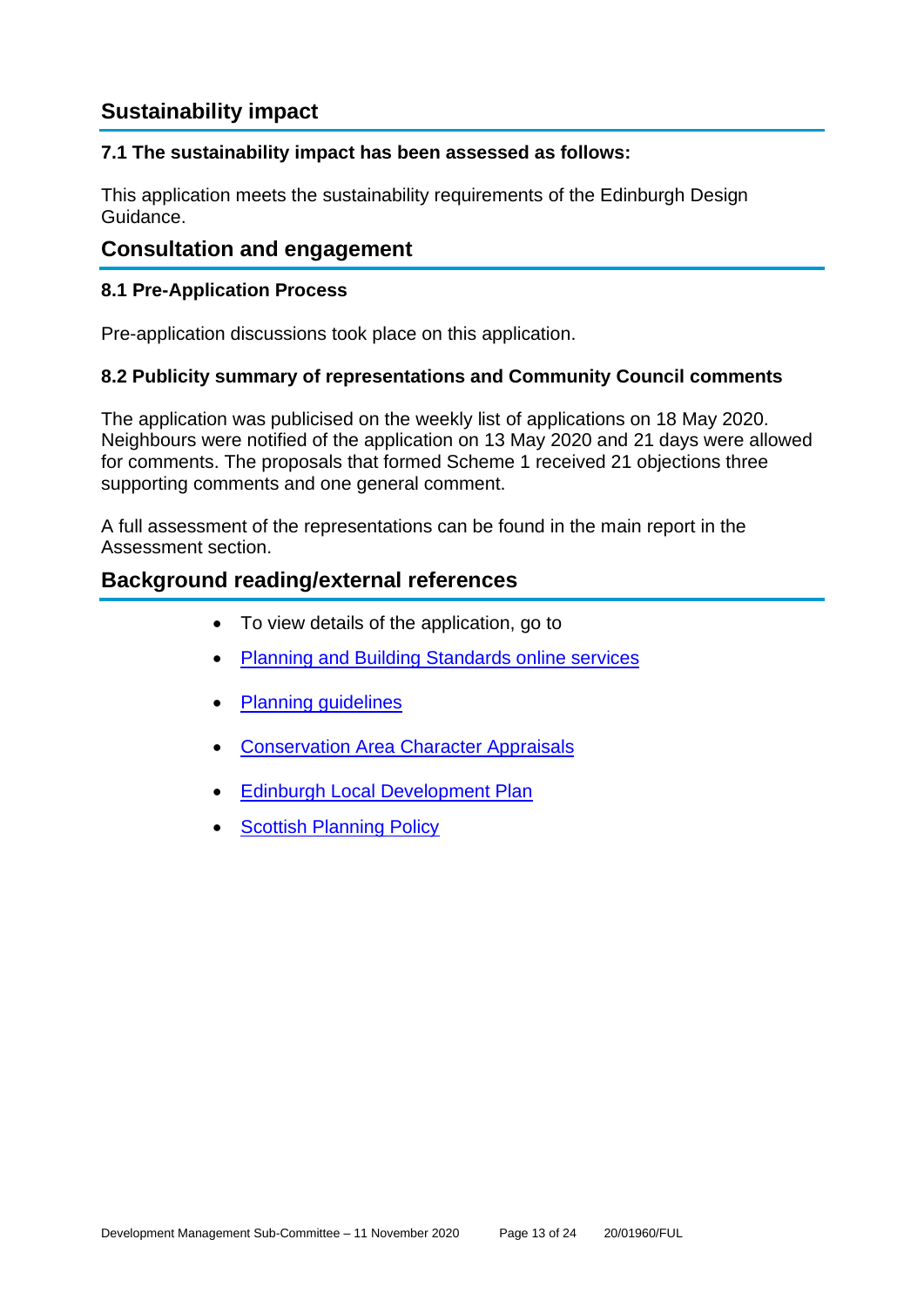| <b>Statutory Development</b><br><b>Plan Provision</b> | <b>Edinburgh Local Development Plan</b>                                        |
|-------------------------------------------------------|--------------------------------------------------------------------------------|
| Date registered                                       | 12 May 2020                                                                    |
| <b>Drawing numbers/Scheme</b>                         | 01 - 10, 11A - 12A, 13 - 16, 17A - 18A, 19, 20A - 28A,<br>29,<br>30A, 31 - 38, |
|                                                       | Scheme 2                                                                       |

**David R. Leslie** Chief Planning Officer PLACE The City of Edinburgh Council

Contact: Declan Semple, Planning Officer E-mail: declan.semple@edinburgh.gov.uk

# **Links - Policies**

#### **Relevant Policies:**

#### **Relevant policies of the Local Development Plan.**

LDP Policy Del 1 (Developer Contributions and Infrastructure Delivery) identifies the circumstances in which developer contributions will be required.

LDP Policy Del 2 (City Centre) sets criteria for assessing development in the city centre.

LDP Policy Des 1 (Design Quality and Context) sets general criteria for assessing design quality and requires an overall design concept to be demonstrated.

LDP Policy Des 3 (Development Design - Incorporating and Enhancing Existing and Potential Features) supports development where it is demonstrated that existing and potential features have been incorporated into the design.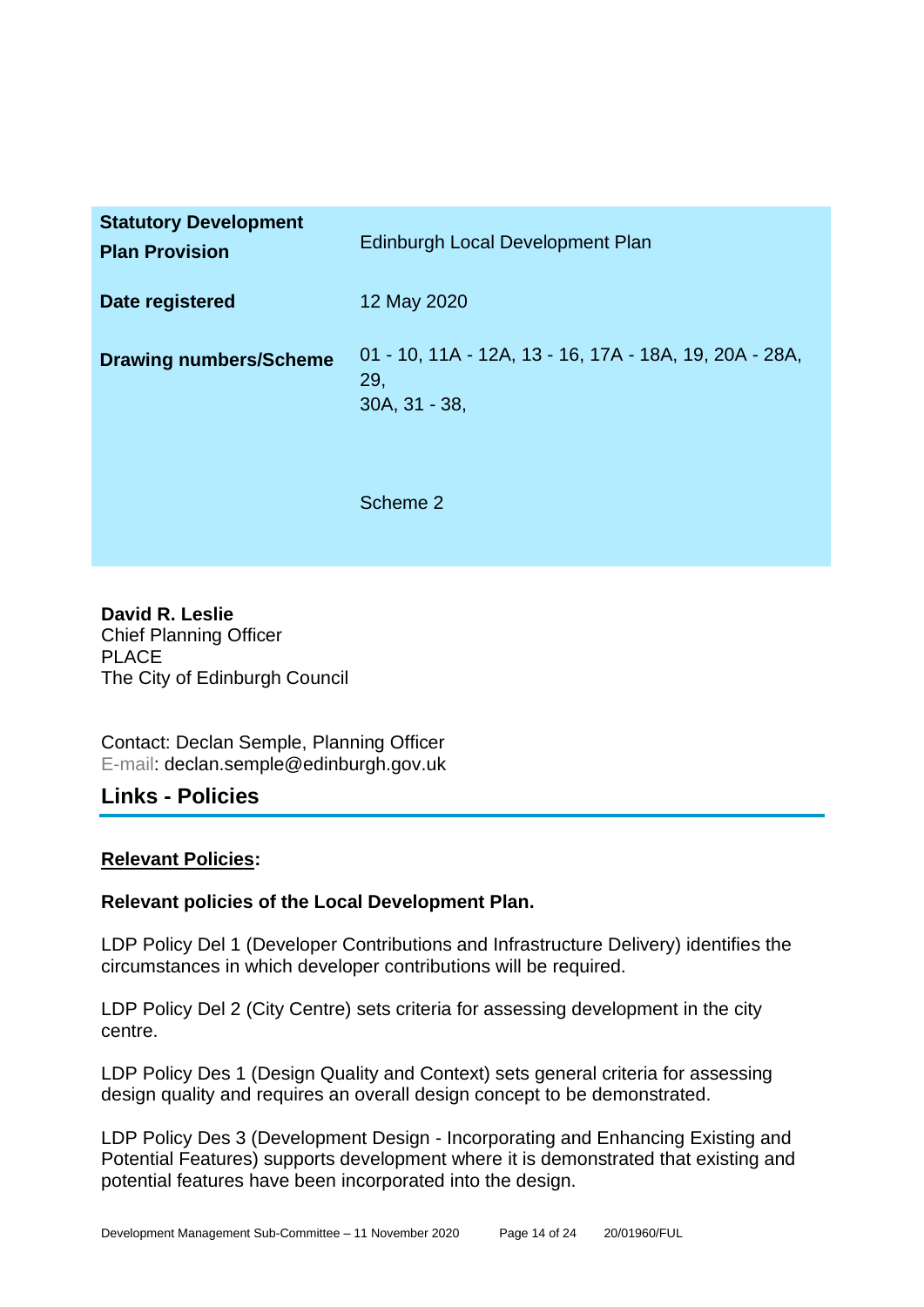LDP Policy Des 4 (Development Design - Impact on Setting) sets criteria for assessing the impact of development design against its setting.

LDP Policy Des 5 (Development Design - Amenity) sets criteria for assessing amenity.

LDP Policy Des 6 (Sustainable Buildings) sets criteria for assessing the sustainability of new development.

LDP Policy Des 7 (Layout design) sets criteria for assessing layout design.

LDP Policy Des 8 (Public Realm and Landscape Design) sets criteria for assessing public realm and landscape design.

LDP Policy Env 1 (World Heritage Site) protects the quality of the World Heritage Site and its setting.

LDP Policy Env 3 (Listed Buildings - Setting) identifies the circumstances in which development within the curtilage or affecting the setting of a listed building will be permitted.

LDP Policy Env 6 (Conservation Areas - Development) sets out criteria for assessing development in a conservation area.

LDP Policy Env 21 (Flood Protection) sets criteria for assessing the impact of development on flood protection.

LDP Policy Env 22 (Pollution and Air, Water and Soil Quality) sets criteria for assessing the impact of development on air, water and soil quality.

LDP Policy Emp 1 (Office Development) identifies locations and circumstances in which office development will be permitted.

LDP Policy Tra 2 (Private Car Parking) requires private car parking provision to comply with the parking levels set out in Council guidance, and sets criteria for assessing lower provision.

LDP Policy Tra 3 (Private Cycle Parking) requires cycle parking provision in accordance with standards set out in Council guidance.

#### **Relevant Government Guidance on Historic Environment.**

The Historic Environment Policy for Scotland 2019 outlines Government policy on how we should care for the historic environment when taking planning decisions.

Managing Change in the Historic Environment: Setting sets out Government guidance on the principles that apply to developments affecting the setting of historic assets or places.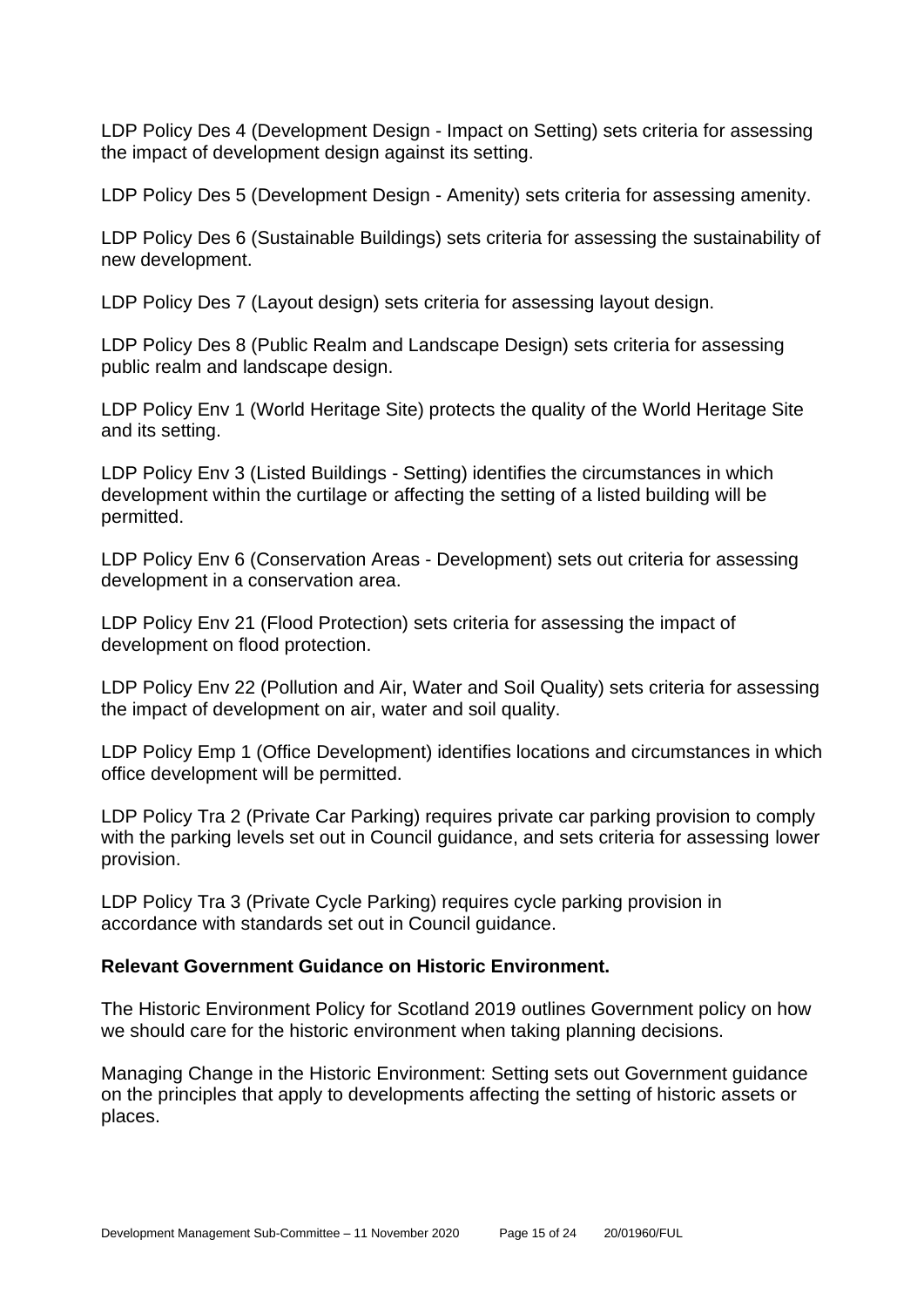#### **Relevant Non-Statutory Guidelines**

**Non-Statutory guidelines** Edinburgh Design Guidance supports development of the highest design quality and that integrates well with the existing city. It sets out the Council's expectations for the design of new development, including buildings, parking, streets and landscape, in Edinburgh.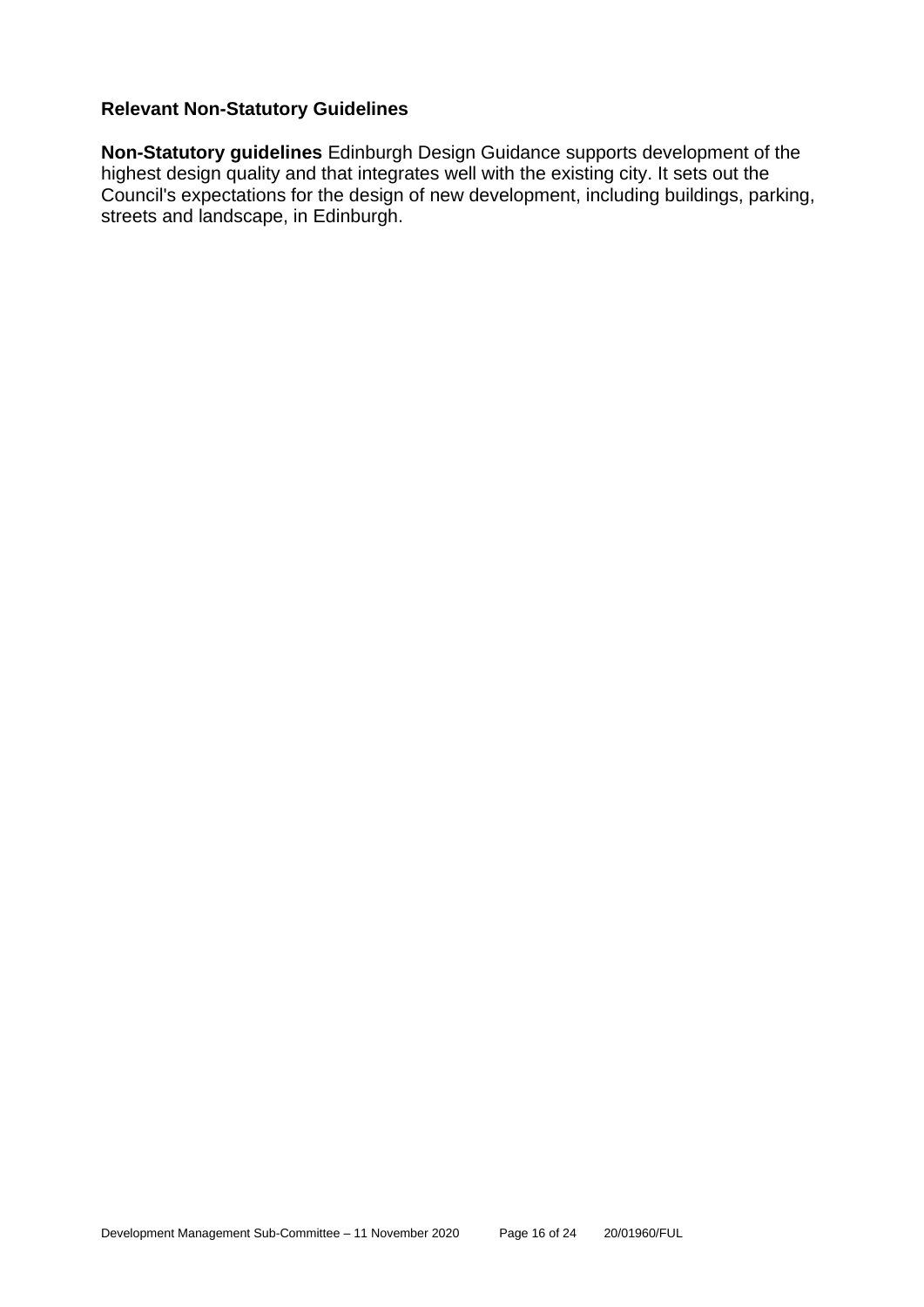# **Appendix 1**

**Application for Planning Permission 20/01960/FUL At Meldrum House, 15 Drumsheugh Gardens, Edinburgh Change of Use from Office to Hotel (Class 7), alteration and extension to rooftop and external alterations to elevations, with associated works (as amended).**

# **Consultations**

#### **Transport - response dated 27/10/2020**

*No objections to the application subject to the following being included as conditions or informatives as appropriate:*

*1. The applicant will be required to contribute the net sum of £4,914 (based on proposed 166 bed hotel and existing 5,885sqm office in Zone 2) to the Edinburgh Tram in line with the approved Tram Line Developer Contributions report. The sum to be indexed as appropriate and the use period to be 10 years from date of payment;*

*2. 22 secure cycle parking spaces are required for the proposed hotel;*

*3. Applicant will be required to provide continuous footway on existing Melville Street Lane/Drumheugh Gardens access junction for pedestrian priority;*

*4. In accordance with the Council's LTS Travplan3 policy, the applicant should consider developing a Travel Plan including provision of a high-quality map of the neighbourhood (showing cycling, walking and public transport routes to key local facilities), timetables for local public transport;*

*5. The City of Edinburgh Council acting as Roads Authority reserves the right under Section 93 of The Roads (Scotland) Act 1984 to adjust the intensity of any nonadopted lighting applicable to the application address. Note:*

*a) Tram contribution - Zone: 2; Existing 5,884sqm office = £376,086.09 Proposed 166 bed hotel = £ 381,000; Net tram contribution = £4,914*

*b) The proposed development is estimated to result in a reduction in people trips of around*

*45% on the transport network during the period 0600 to midnight on weekdays, when compared to the existing office use of Meldrum House, but more trips during weekends; c) The proposed 2 car parking spaces complies with CEC parking standards which* 

*could allow a maximum of 33 car parking spaces in Zone 2;*

*d) The proposed development is accessible by public transport (bus, tram and rail);*

*e) The site is well connected to active travel network.*

*f) Servicing to take place on Melville Street Lane or Drumheugh Gardens depending on size of vehicle as per existing office use. The proposed hotel does not have restaurant, bars or breakfast rooms. Servicing the new hotel will be restricted to the removal of small waste from the hotel guest rooms and the hotel back of house operations. The supply and removal of laundry and general housekeeper's materials. It is anticipated that van deliveries will be limited to 1 to 2 per day."*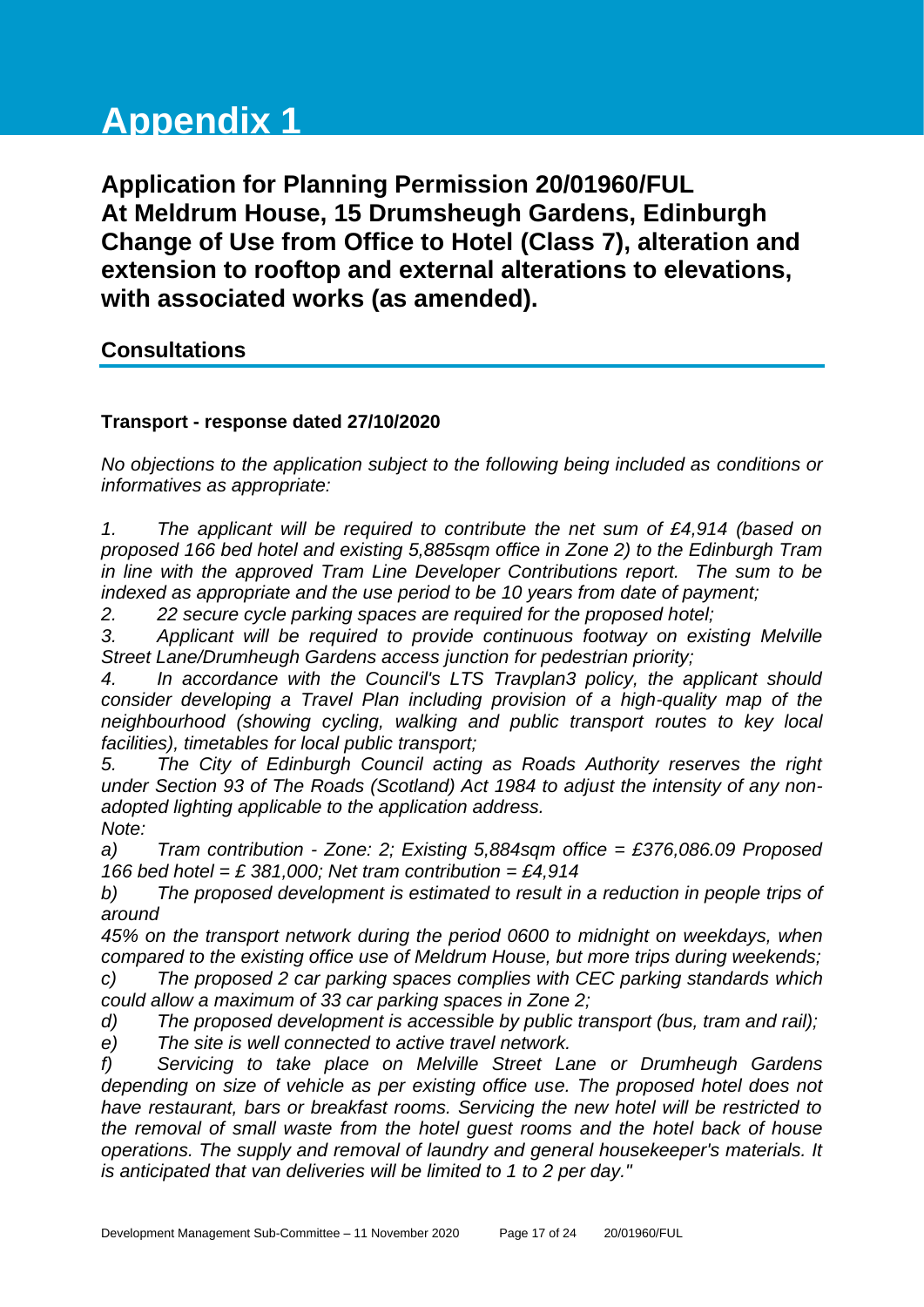*g) It is recommended that servicing on Melville Street Lane takes place during off peak hours to prevent blockade of Melville Street Lane to residential use/parking*

#### **Edinburgh World Heritage - response dated 27/10/2020**

*Thank you for consulting Edinburgh World Heritage regarding the above amended application. We offer the following comments to the formal submission, which we hope you find helpful in determining the application. This should be read in conjunction with our previous comments of 26 June 2020.* 

*The principal focus of Edinburgh World Heritage is the impact on the Outstanding Universal Value (OUV) of the 'Old and New Towns of Edinburgh' World Heritage Site ('the World Heritage Site' or 'WHS'). Therefore, proportional comment may be made on impact upon individual heritage assets (e.g. Listed Buildings and Conservation Areas), but only to the extent that this impacts upon the city's overall OUV. The Local Planning Authority should therefore give additional consideration to individual heritage assets affected, beyond the scope of our comments, in line with planning policy and legislation.* 

*OUTSTANDING UNIVERSAL VALUE As outlined in previous advice, Drumsheugh Gardens is a late 19th century area of the New Town, and consists of tall, grand houses enclosing a triangle of mature trees. The houses in the immediate vicinity to Meldrum House are by John Lessels, 1874-82. The whole presents a mastery of scale and detail unrivalled in the Western New Town. Meldrum House, at number 15, replaced St. Andrew's Free Church in 1957. The building is not considered to have a positive impact on the Outstanding Universal Value of the World Heritage Site, and represents some potential for positive, sensitive development.* 

*In the context of this planning application, we have identified a number of areas for consideration in relation to the attributes of the World Heritage Site:* 

*- Characteristic views both into and out of the World Heritage Site, with the view from Dean Bridge being a particularly important view in both historic and current-day respects* 

- *- The highly distinctive skyline/roofscape of this part of Edinburgh's New Town*
- *- The characteristic historic combination of materials across the New Town*
- *- The series of neoclassical buildings and terraces and their architectural qualities*

*IMPACT ON OUTSTANDING UNIVERSAL VALUE* 

*In our previous advice, we raised concern that the proposed alteration and extension to the building would result in a far more visually prominent structure, which in turn would have a negative impact on the harmony of the surrounding built environment. Concerns were also raised that the harmful impact on the skyline as a result of the raising of the height - by one storey at the front and resulting in two storeys higher than the buildings either side. Long views on approach to the World Heritage Site would also be affected. The architectural form and materials proposed were also not considered to be contextual to the historic context. As a result, the proposals were considered to constitute a negative impact on the Outstanding Universal Value of the World Heritage*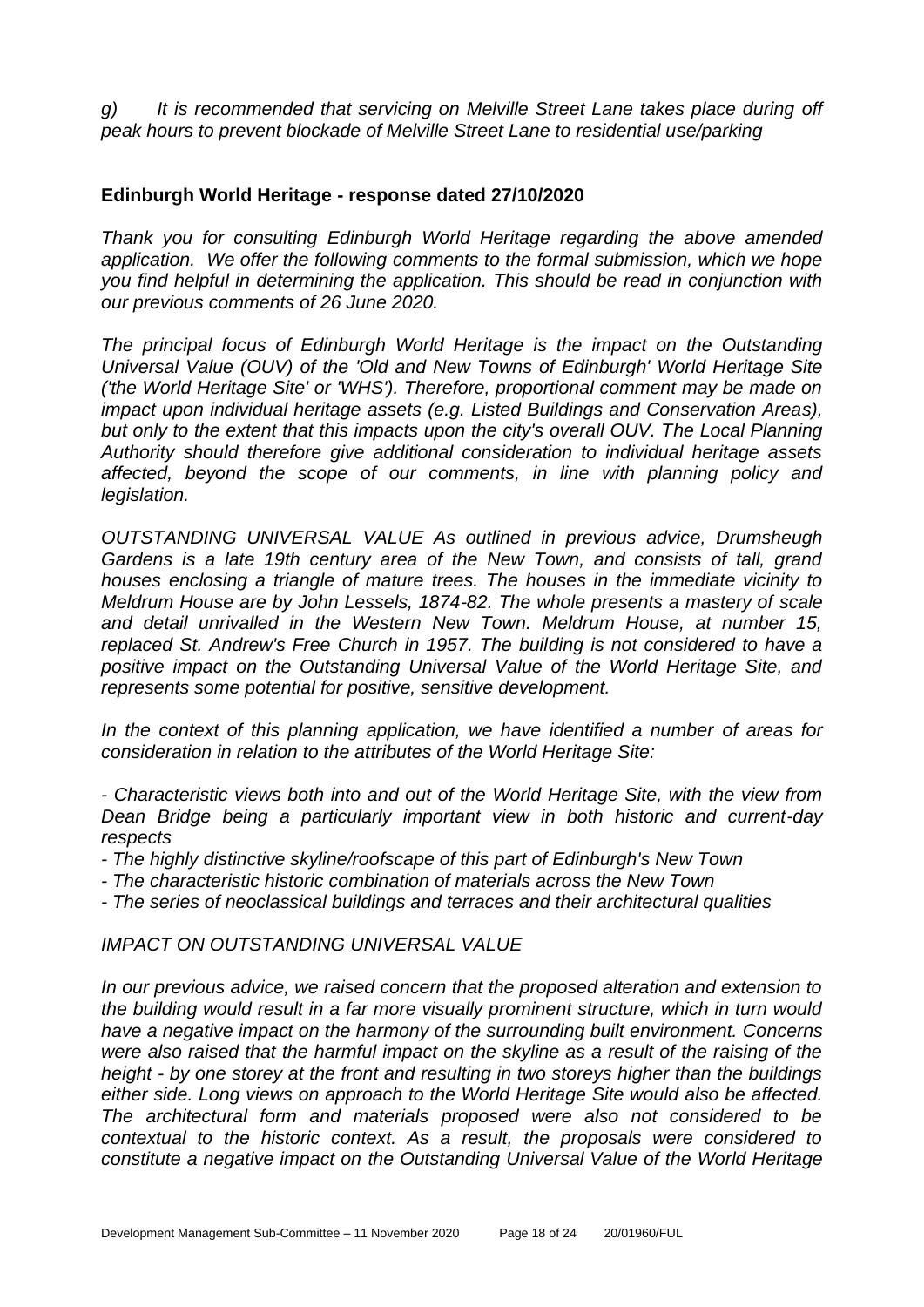*Site in relation to the existing state, and were not supported by Edinburgh World Heritage.* 

*The proposals have not meaningfully changed since our previous response. We therefore remain of the view that the proposals would constitute a harmful impact on the Outstanding Universal Value of the World Heritage Site.* 

#### *RELEVANT POLICY & LEGISLATION*

*In addition to the duties, legislation and policies relating to individual heritage assets, the following are those most pertinent to the World Heritage Site in this case (not exhaustive):* 

*- Duty to protect, conserve and present OUV for future generations (UNESCO)* 

*- Where a development proposal has the potential to affect a World Heritage Site, or its setting, the planning authority must protect and preserve its Outstanding Universal Value (Scottish Planning Policy, 147)* 

*- The siting and design of development should take account of all aspects of the historic environment (Scottish Planning Policy, 140)* 

*- Development which would harm the qualities which justified the inscription of the Old and New Towns of Edinburgh and/or the Forth Bridge as World Heritage Sites or would have a detrimental impact on a Site's setting will not be permitted. This policy requires development to respect and protect the outstanding universal values of the World Heritage Sites and their settings. Setting may include sites in the immediate vicinity, viewpoints identified in the key views study and prominent landscape features throughout the city (Edinburgh Local Development Plan, Policy Env 1 World Heritage Sites)* 

*- Ensure that the Outstanding Universal Value of the WHS is taken into account in planning decision (WHS Management Plan 2017-22)* 

#### *RESULTANT POSITION*

*Due to the harmful impact of the proposals on the Outstanding Universal Value of the World Heritage Site, we do not consider that the development is in line with the legislative and policy considerations above. We therefore cannot support this proposal.* 

*We continue to consider that the site represents a positive opportunity for sensitive and considered development, and would be happy to provide further advice in this respect. For now, we refer to the concerns raised in this and previous letters in order to develop an appropriate scheme for this site.* 

*As always, we advise you engage the heritage expertise within your planning department to inform the wider heritage considerations of this application.*

#### **Historic Environment Scotland - response dated 26/05/2020**

*Thank you for your consultation which we received on 13 May 2020. We have assessed it for our historic environment interests and consider that the proposals have the potential to affect the following:*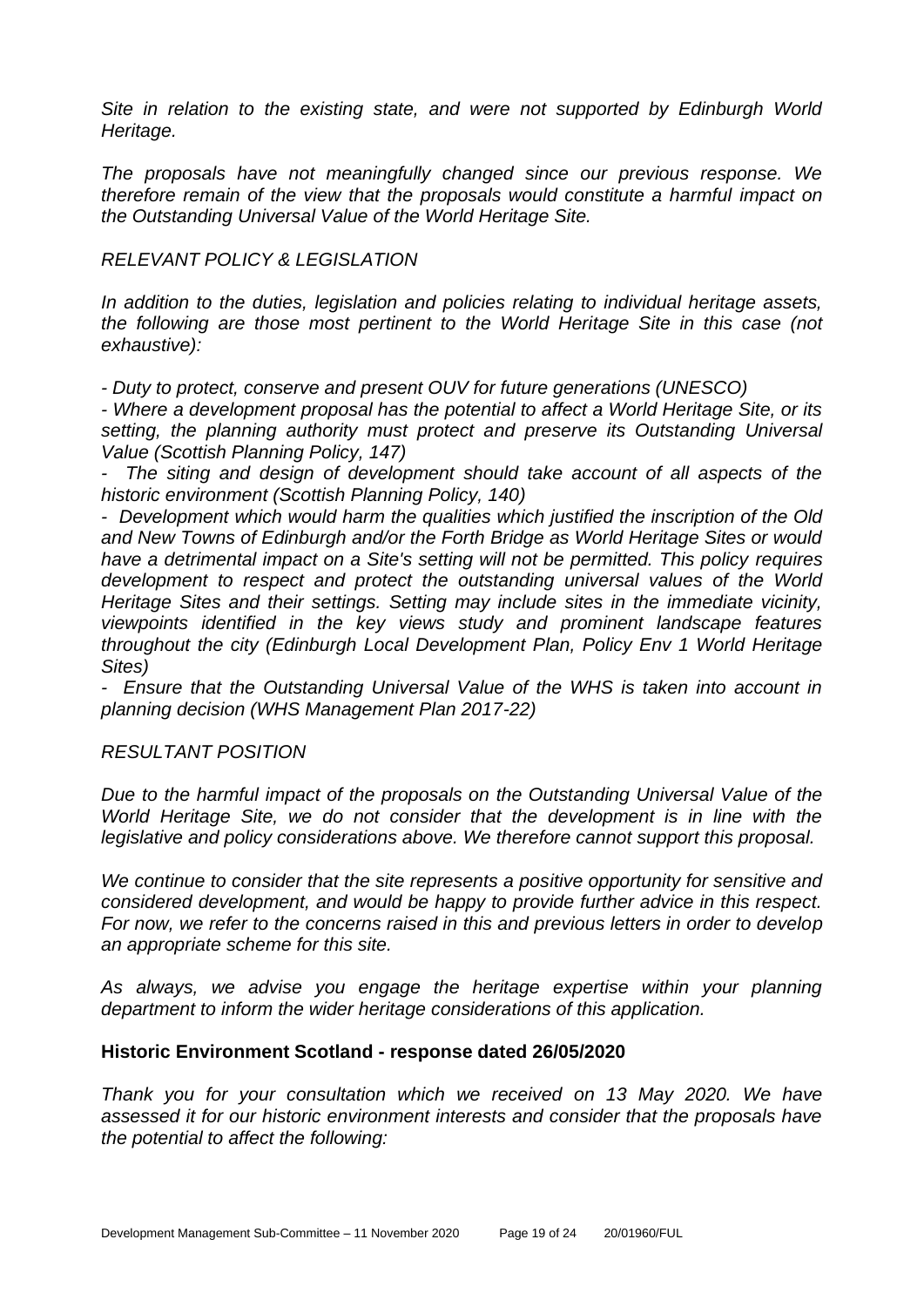*Ref Name Designation Type*

| LB29275<br><b>Building</b> | 3-22 (INCLUSIVE NUMBERS) LYNEDOCH PLACE,                                                                                           | Listed |
|----------------------------|------------------------------------------------------------------------------------------------------------------------------------|--------|
|                            | <b>INCLUDING RAILINGS AND ARCHED LAMPHOLDERS</b>                                                                                   |        |
| LB29324                    | 1-41 (ODD NUMBERS)<br>MELVILLE STREET, 1-6 (INCLUSIVE) MELVILLE PLACE,<br><b>INCLUDING RAILINGS AND ARCHED LAMP HOLDERS Listed</b> |        |
| <b>Building</b>            |                                                                                                                                    |        |

*You should also seek advice from your archaeology and conservation service for matters including unscheduled archaeology and category B and C-listed buildings.*

#### *Our Advice*

*We have considered the information received and do not have any comments to make on the proposals. Our decision not to provide comments should not be taken as our support for the proposals. This application should be determined in accordance with national and local policy on development affecting the historic environment, together with related policy guidance.*

#### *Further Information*

*This response applies to the application currently proposed. An amended scheme may require another consultation with us.*

#### **Transport - response dated 10/08/2020**

*The application should be continued.*

#### *Reasons:*

*I. Th applicant is required to provide servicing strategy and demonstrate how it will work. The service strategy outlined in the transport statement raises safety concern on vehicles turning onto Drumheugh Gardens from the junction. Servicing on Melville Str. Lane could block residential access.*

*II. Layout /design of the proposed 22 cycle spaces required;*

*III. Recommendation- the proposed location of 2 disabled bays and hardstanding to the south west could be swapped for ease of car manoeuvre/parking.*

*1. The applicant will be required to contribute the net sum of ££17,575 (based on proposed 166 bed hotel and existing 5,512sqm office in Zone 2) to the Edinburgh Tram in line with the approved Tram Line Developer Contributions report. The sum to be indexed as appropriate and the use period to be 10 years from date of payment;*

*2. Contribute the sum of £2,000 to progress a suitable order to redetermine sections of footway and carriageway as necessary for the development;*

*3. Applicant will be required to provide continuous footway on existing Melville Street Lane/Drumheugh Gardens access junction for pedestrian priority;*

*4. All accesses must be open for use by the public in terms of the statutory definition of 'road' and require to be the subject of applications for road construction*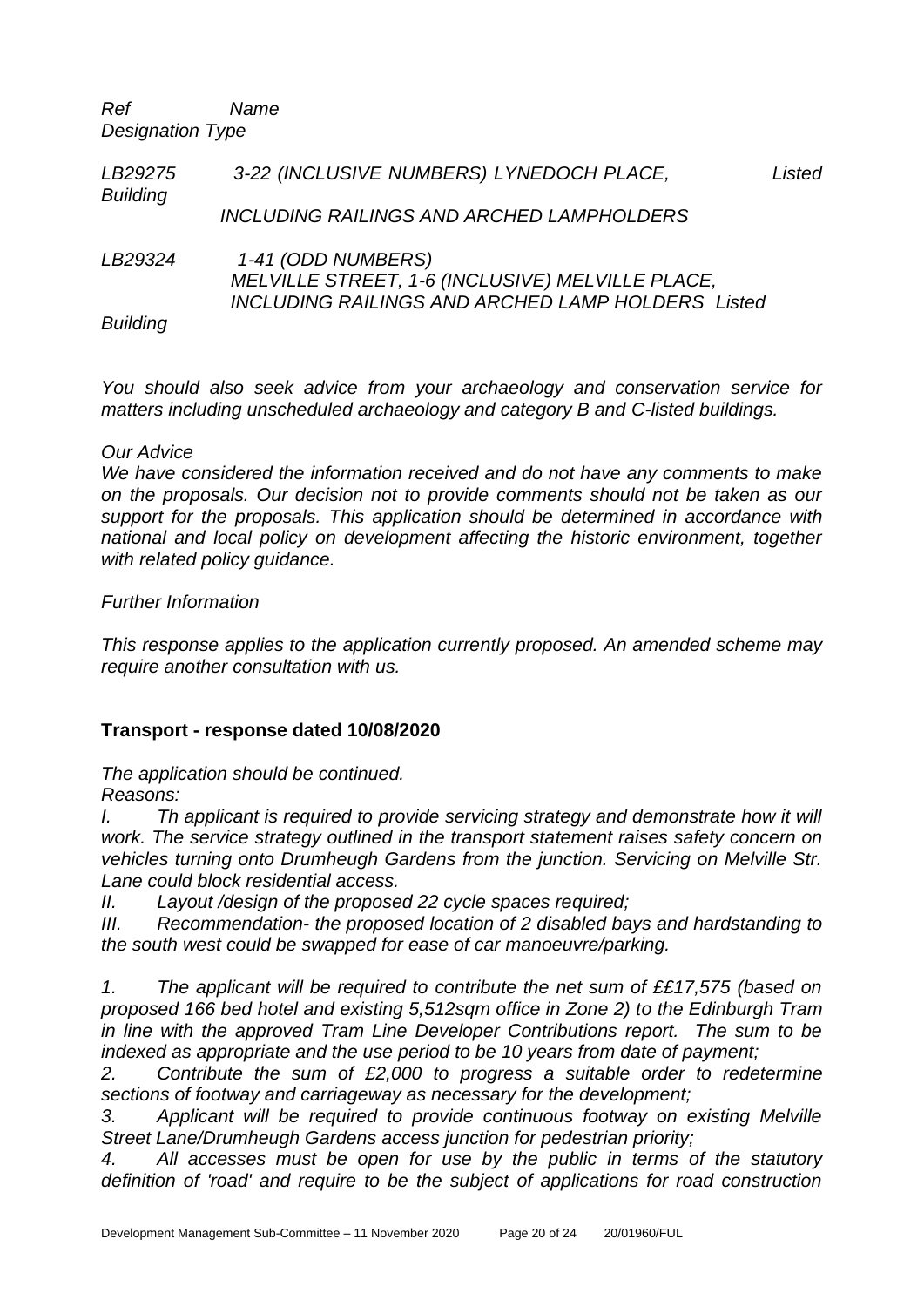*consent. The extent of adoptable roads, including footways, footpaths, accesses, cycle tracks, verges and service strips to be agreed. The applicant should note that this will include details of lighting, drainage, Sustainable Urban Drainage, materials, structures, layout, car and cycle parking numbers including location, design and specification. Particular attention must be paid to ensuring that refuse collection vehicles are able to service the site. The applicant is recommended to contact the Council's waste management team to agree details;*

*5. The applicant should note that the Council will not accept maintenance responsibility for underground water storage / attenuation;*

*6. In accordance with the Council's LTS Travplan3 policy, the applicant should consider developing a Travel Plan including provision of pedal cycles (inc. electric cycles), secure cycle parking, public transport travel passes, a Welcome Pack, a highquality map of the neighbourhood (showing cycling, walking and public transport routes to key local facilities), timetables for local public transport;*

*7. The City of Edinburgh Council acting as Roads Authority reserves the right under Section 93 of The Roads (Scotland) Act 1984 to adjust the intensity of any nonadopted lighting applicable to the application address. Note:*

*a) Tram contribution - Zone: 2; Existing 5,512sqm office = £363,425.43, Proposed 166 bed hotel = £ 381,000; Net tram contribution =£17,575*

*b) The proposed development is estimated to result in a reduction in people trips of around*

*45% on the transport network during the period 0600 to midnight on weekdays, when compared to the existing office use of Meldrum House, but more trips during weekends; c) The proposed 2 car parking spaces complies with CEC parking standards which could allow a maximum of 33 car parking spaces in Zone 2;*

*d) The proposed development is accessible by public transport (bus, tram and rail);*

*e) The site is well connected to active travel network.*

#### **Transport - updated response dated 11/09/2020**

*No objections to the application subject to the following being included as conditions or informatives as appropriate:*

*1. The applicant will be required to contribute the net sum of ££17,575 (based on proposed 166 bed hotel and existing 5,512sqm office in Zone 2) to the Edinburgh Tram in line with the approved Tram Line Developer Contributions report. The sum to be indexed as appropriate and the use period to be 10 years from date of payment;*

*2. 22 secure cycle parking spaces are required for the proposed hotel;*

*3. Applicant will be required to provide continuous footway on existing Melville Street Lane/Drumheugh Gardens access junction for pedestrian priority;*

*4. In accordance with the Council's LTS Travplan3 policy, the applicant should consider developing a Travel Plan including provision of a high-quality map of the neighbourhood (showing cycling, walking and public transport routes to key local facilities), timetables for local public transport;*

*5. The City of Edinburgh Council acting as Roads Authority reserves the right under Section 93 of The Roads (Scotland) Act 1984 to adjust the intensity of any nonadopted lighting applicable to the application address. Note:*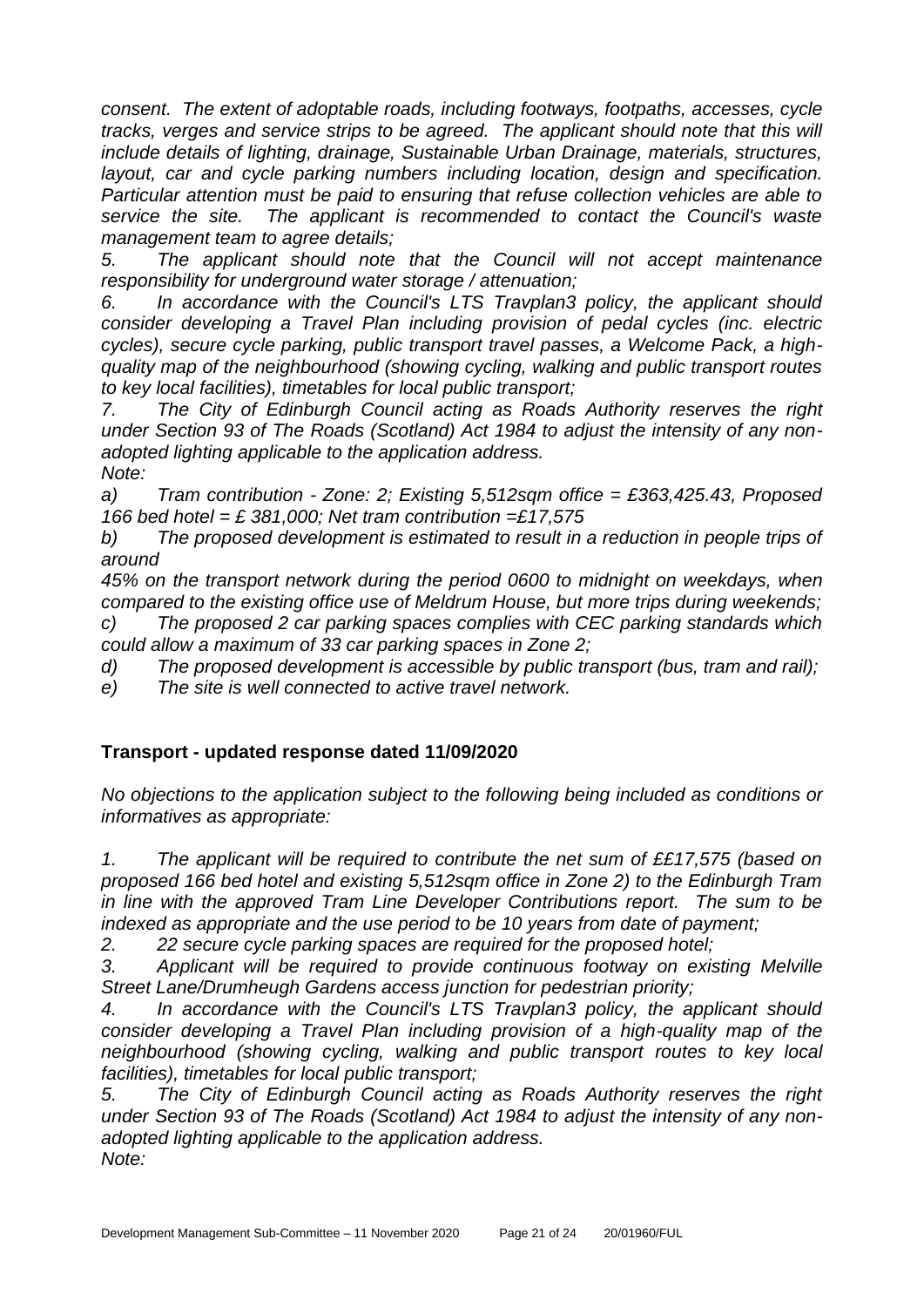*a) Tram contribution - Zone: 2; Existing 5,512sqm office = £363,425.43, Proposed 166 bed hotel = £ 381,000; Net tram contribution =£17,575*

*b) The proposed development is estimated to result in a reduction in people trips of around*

*45% on the transport network during the period 0600 to midnight on weekdays, when compared to the existing office use of Meldrum House, but more trips during weekends; c) The proposed 2 car parking spaces complies with CEC parking standards which could allow a maximum of 33 car parking spaces in Zone 2;*

*d) The proposed development is accessible by public transport (bus, tram and rail);*

*e) The site is well connected to active travel network.*

*f) Servicing to take place on Melville Street Lane or Drumheugh Gardens depending on size of vehicle as per existing office use. The proposed hotel does not have restaurant, bars or breakfast rooms. Servicing the new hotel will be restricted to the removal of small waste from the hotel guest rooms and the hotel back of house operations. The supply and removal of laundry and general housekeeper's materials. It is anticipated that van deliveries will be limited to 1 to 2 per day."*

*g) It is recommended that servicing on Melville Street Lane takes place during off peak hours to prevent blockade of Melville Street Lane to residential use/parking*

## **Economic Development - response dated 25/05/2020**

*It is estimated that the proposed development would support approximately 83 FTE*  jobs and £3.94 million of GVA per annum (not including the impact of visitor *expenditure). When the impact of the existing building is accounted for, the projected net impact is a net fall of 331 FTE jobs and £25.59 million of GVA per annum. This reflects the typically lower employment density of hotels relative to office buildings and the typically lower economic productivity of these activities. In principle the continued use of the building as office space would support significantly higher economic outputs than its conversion to a hotel, albeit it is recognised that securing an occupier for the building without significant refurbishment could be challenging given its advanced age.*

*The following are comments from the City of Edinburgh Council's Economic Development service relating to planning application 20/01960/FUL for the conversion of Meldrum House, 15 Drumsheugh Gardens, Edinburgh from an office building into a hotel.*

#### *Commentary on existing uses*

*The application relates to a 4,137 sqm (net) 1950s office building located at 15 Drumsheugh Gardens, Edinburgh, currently occupied by HM Revenue & Customs.*

*The economic impact of the existing building can be estimated. Based on the average employment density for a public sector office (reflecting the existing use of the building) - one FTE employee per 12 sqm - the building could be expected to support 414 FTE jobs if fully-occupied (4,137 divided by 10). Based on the average GVA per employee for the public sector in Edinburgh (£71,333 in 2018 prices), the building could be expected to support £29.53 million of GVA per annum if fully occupied by a financial services occupier (£71,333 times 414).*

*It is recognised that Meldrum House is of advanced age and it would potentially be challenging for the building to be fully-let without refurbishment.*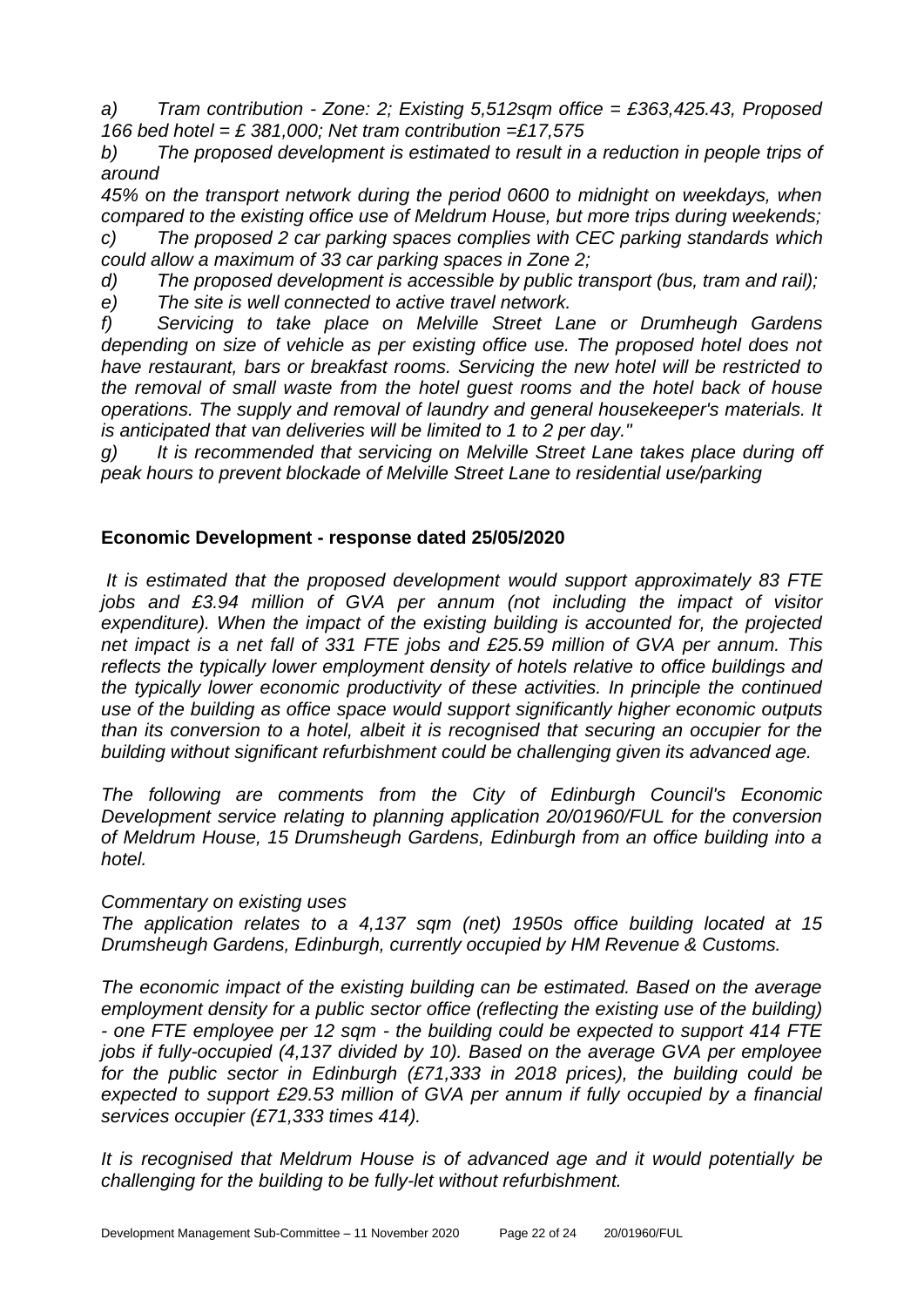#### *Commentary on proposed uses*

*The application proposes the refurbishment of the building into a hotel of 166 bedrooms. The operational management plan supplied by the applicant indicates that the hotel would be operated by The Resident, an "upper upscale" brand.*

#### *Class 7 - Hotels and hostels*

*The development as proposed would deliver 166 hotel bedrooms. Based on a typical employment density for upscale hotels of one full-time equivalent employee per two bedrooms, the hotel could be expected to directly support approximately 83 FTE jobs if fully occupied (166 divide by 2). Based on a mean gross value added per employee (2018 prices) for the accommodation sector in Edinburgh of £47,429, this could be expected to directly add £3.94m of GVA per annum (83 times £47,429) to the economy of Edinburgh. This does not include the impact of visitor expenditure due to a lack of data to calculate this.*

#### *Overall economic impact*

*The development as proposed could be expected to directly support 83 FTE jobs and £3.94 million of GVA. As set out above, it is estimated that the existing building could, if fully occupied, be expected to support approximately 414 FTE jobs and £29.53 million of GVA per annum. This suggests that the development would have a negative net impact of approximately 331 FTE jobs (414 - 83) and £25.59 million of GVA per annum (£29.53 million - £3.94 million).*

*SUMMARY RESPONSE TO CONSULTATION*

*It is estimated that the proposed development would support approximately 83 FTE jobs and £3.94 million of GVA per annum. When the impact of the existing buildings is accounted for, the projected net impact is a net fall of 331 FTE jobs and £25.59 million of GVA per annum.*

*This response is made on behalf of Economic Development.*

#### **Environmental Protection - response dated 07/10/2020**

*The application proposes the change of use of an existing office to a hotel. Residential properties are situated to the north-east, south and south-west. Further noise and air quality impact information has been provided in support of the application.*

*A noise impact assessment has been provided which details plant specifications and mitigation methods to ensure that the surrounding residential properties are not affected by noise (to meet the noise limit of NR 25 within the nearest residential property with the window open for ventilation purposes). A condition is recommended below to that effect.* 

*The agent for the application has confirmed that a new MVHR and heat recovery system will be included within the hotel along with air source heat pumps. These measures will therefore allow the removal of existing inefficient office gas boilers which bolster the existing environmental background NO2 levels and their removal is supported in this area of the city.*